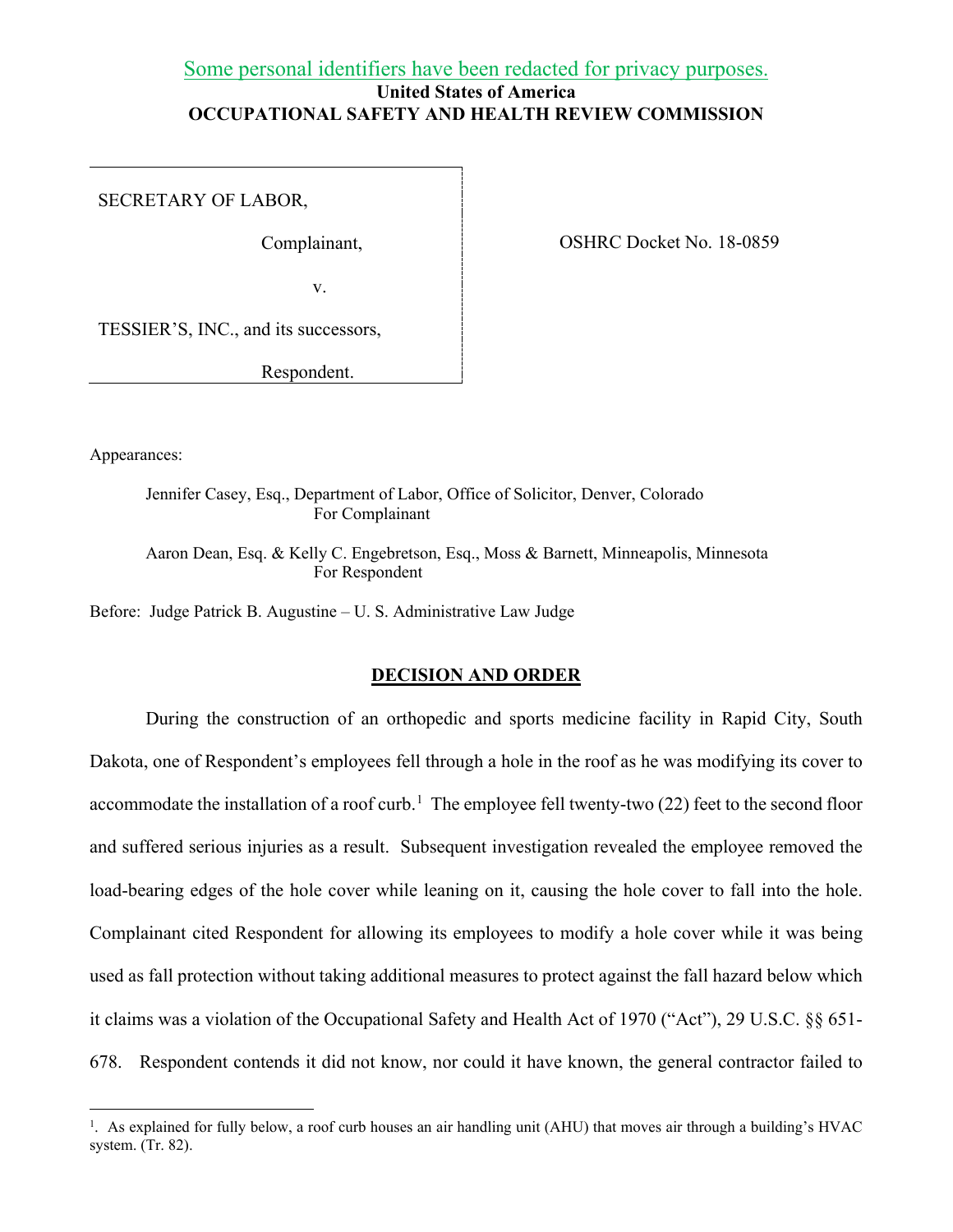attach the hole cover to the building's structure. Ultimately, as discussed below, the Court finds Respondent violated 29 C.F.R. § 1926.501(b)(4)(i).

# **I. PROCEDURAL HISTORY**

Upon receiving a report of the above-described injury at the Rapid City worksite, the Sioux Falls OSHA Area Office contacted the Area Office in Billings, Montana—which was geographically closer to Rapid City, South Dakota—and requested assistance conducting the inspection. The Billings Area Director dispatched Compliance Safety and Health Officer (CSHO) Anthony Castillo to conduct a partial inspection of the worksite that was limited to the employee's fall through the hole in the roof. (Tr. 76– 77). After conducting an opening conference with the general contractor of the worksite, Layton-Gustafson, and Respondent, CSHO Castillo inspected the area where the fall occurred and conducted interviews of various employees. Based on his investigation, CSHO Castillo recommended, and Complainant issued, a Citation and Notification of Penalty ("Citation") to Respondent, which alleged a serious violation of 29 C.F.R. § 1926.502(i)(3) and proposed a penalty of \$7,068. Respondent timely contested the Citation, bringing this matter before the Occupational Safety and Health Review Commission ("Commission").

On June 22, 2018, the Chief Administrative Law Judge designated this case for Simplified Proceedings under Commission Rule 203(a). Less than a week later, Complainant submitted an unopposed motion to discontinue Simplified Proceedings, which was granted by the Court. On July 18, 2018, Complainant filed its Complaint, in which he amended the Citation to allege a violation of 29 C.F.R. § 1926.501(b)(4)(i). On August 2, 2018, Respondent filed its Answer, which generally denied all allegations in the Complaint and asserted various general and affirmative defenses. The trial was initially set for two days, on April 4–5, 2019, in Sioux Falls, South Dakota. On the beginning of the second day, it became clear to the Court the parties would not finish their respective presentations of evidence in the time requested, so the trial had to be held over and reconvened for a third day on April 29, 2019. Both parties timely filed post-trial briefs.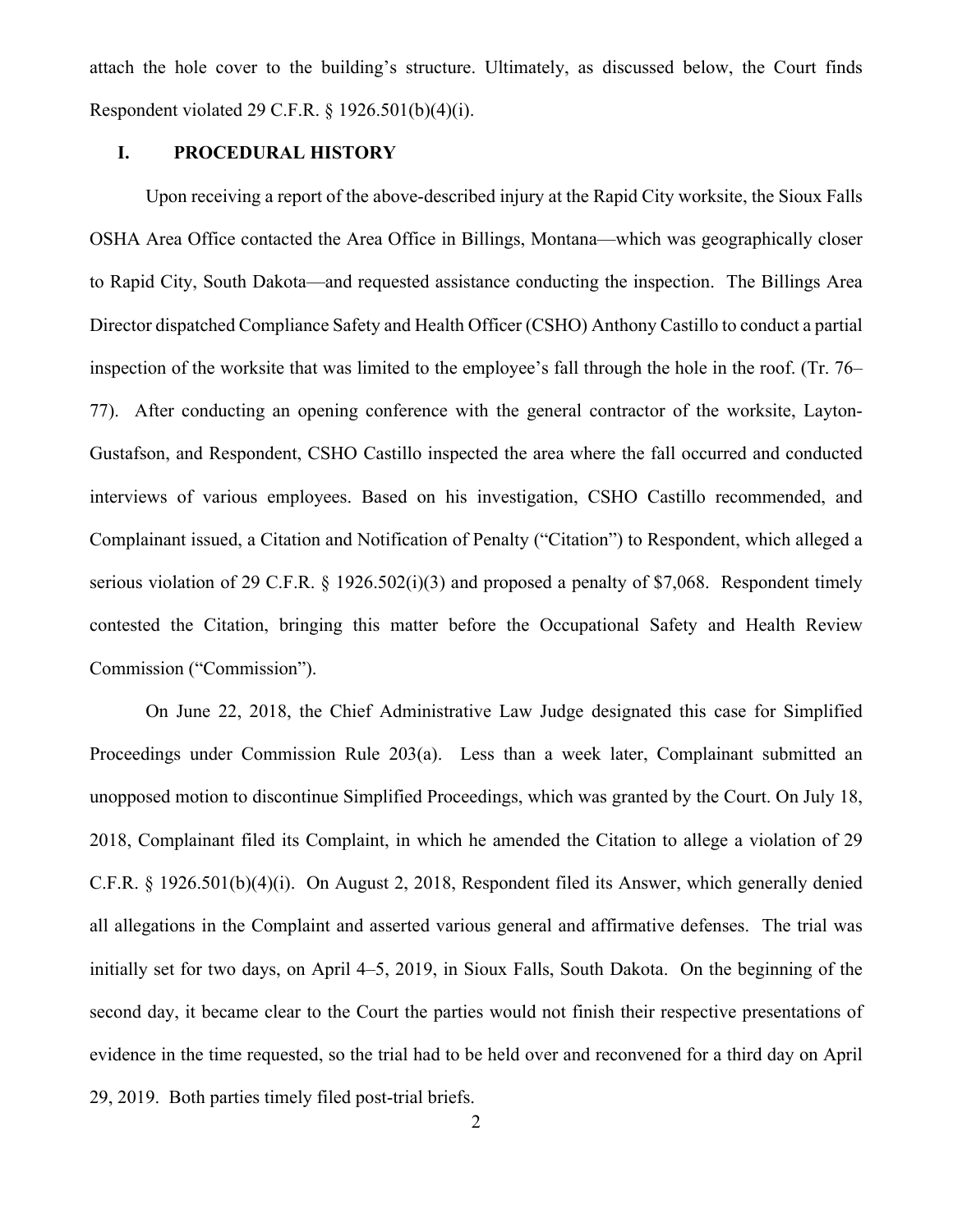# **II. STIPULATIONS & JURISDICTION**

The parties stipulated to, and the Court adopts, the following jurisdictional facts:

- 1. Jurisdiction of this action is conferred on the Occupational Safety and Health Review Commission by section 10(c) of the Act.
- 2. The Administrative Law Judge has subject matter and personal jurisdiction over the dispute in this case.
- 3. At all relevant times, Respondent was engaged in [a] business affecting commerce within the meaning of sections 3(3) and 3(5) of the Act and was an employer within the meaning of section 3(5) of the Act.
- 4. The Secretary timely issued the citation at issue herein pursuant to section 9(c) of the Act.
- 5. Respondent timely contested the citation and proposed penalty at issue herein, pursuant to the provisions of section  $10(c)$  of the Act.
- 6. At all times relevant to this litigation, the Secretary employed Anthony Castillo as a Compliance Safety and Health Officer for the Occupational Safety and Health Adminstration (OSHA), assigned to OSHA's Billings, Montana, Area Office. He served in that position and was an authorized representative of the Secretary at all pertinent times.

*See Joint Stipulation Statement*. The parties also agreed to the following "undisputed facts":

- 1. At all times relevant to this litigation, Respondent was under contract to install a new heating, ventilation, and air conditioning system at the Advanced Orthopedic and Sports Medicine Institute (AOSMI), located at 1635 Caregiver Circle, Rapid City, South Dakota 57701 ("the worksite").
- 2. On or about March 8, 2018, Respondent was tasked with installing roof curbs at the AOSMI project. The curbs were designed to accommodate Air Handling Units ("AHU") at a future date.
- 3. The floor hole covers were manufactured and installed by Layton-Gustafson, the general contractor at the worksite.
- 4. On March 8, 2018, a Tessier's employee suffered serious injuries after a floor hole cover collapsed and the employee fell approximately 22 feet to the concrete floor below.
- 5. On March 9, 2018, Inspector Castillo initiated an accident investigation at the worksite (OSHA Inspection No. 1300671).

*Id.*

# **III. FACTUAL BACKGROUND**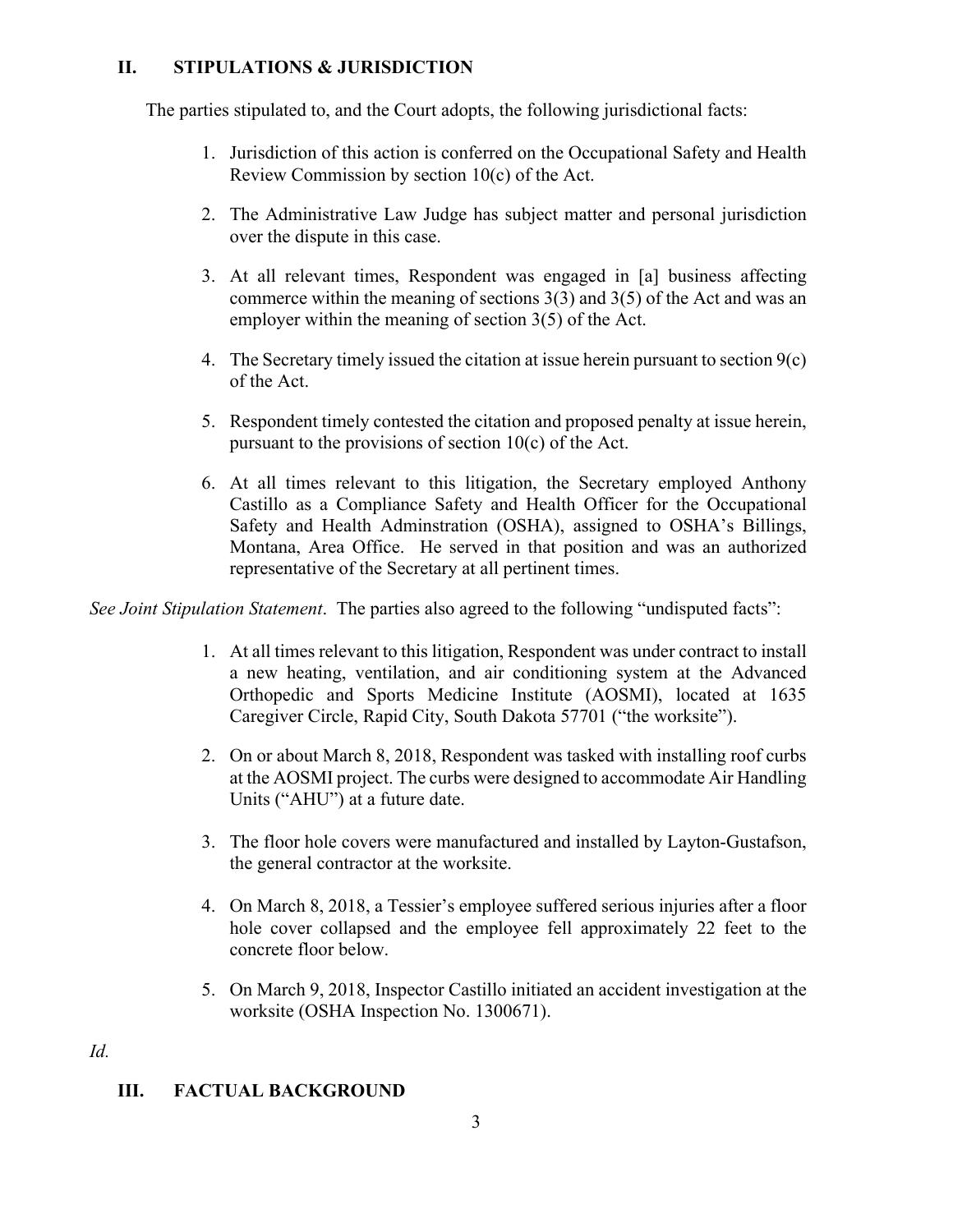#### **A. The AOSMI Project**

The AOSMI project was a joint venture between Layton Construction and Gustafson Construction Corporation, two general contractors that, for the purposes of the project, served as a single contractor. The joint venture did not have any employees, *per se*; instead, employees from each general contractor continued to work for, and be paid by, their respective employer. (Tr. 299–300). For the purposes of setting policy and hiring subcontractors, however, the joint venture (hereinafter "LG") was a singular entity. (Tr. 299–300). As it relates to this case, LG hired MMC Contractors to provide the labor, materials, equipment, and drawings for the installation of wet and dry mechanical systems, *i.e.*, plumbing and piping and HVAC and ductwork, respectively. (Tr. 327). While MMC was principally responsible for the wet side of mechanical (plumbing), it hired Respondent to install "dry side" mechanical, such as air handling units, roof curbs, and ductwork for the HVAC system. (Tr. 81, 327).

#### **B. The Day of the Fall**

On the day of the incident, Respondent had two crews at the worksite, totaling 14 employees. (Tr. 81, 848). At the beginning of the day, Respondent's crews, as well as every other contractor at the worksite, participated in a safety stand down in response to a couple of near misses and injuries that occurred on the worksite up to that point in the project.<sup>[2](#page-3-0)</sup> (Tr. 455). According to Jared Brandt, Layton's project safety manager, the various trades gathered for a group discussion, wherein they were told to "get their house in order" by reviewing their respective scopes of work, identifying ways to cut down on injuries, and performing housekeeping. (Tr. 455–459). The stand down ended roughly mid-morning, at which time all of the subcontractors went back to where they were scheduled to work for the day. (Tr. 458–59).

<span id="page-3-0"></span><sup>2</sup> . One incident involved one of Respondent's foremen, Carl Fleming, operating a forklift in an unsafe manner. (Tr. 456, 537). Another incident involved a piece of sheeting that had blown off the roof because it was not adequately secured against wind. (Tr. 455–456).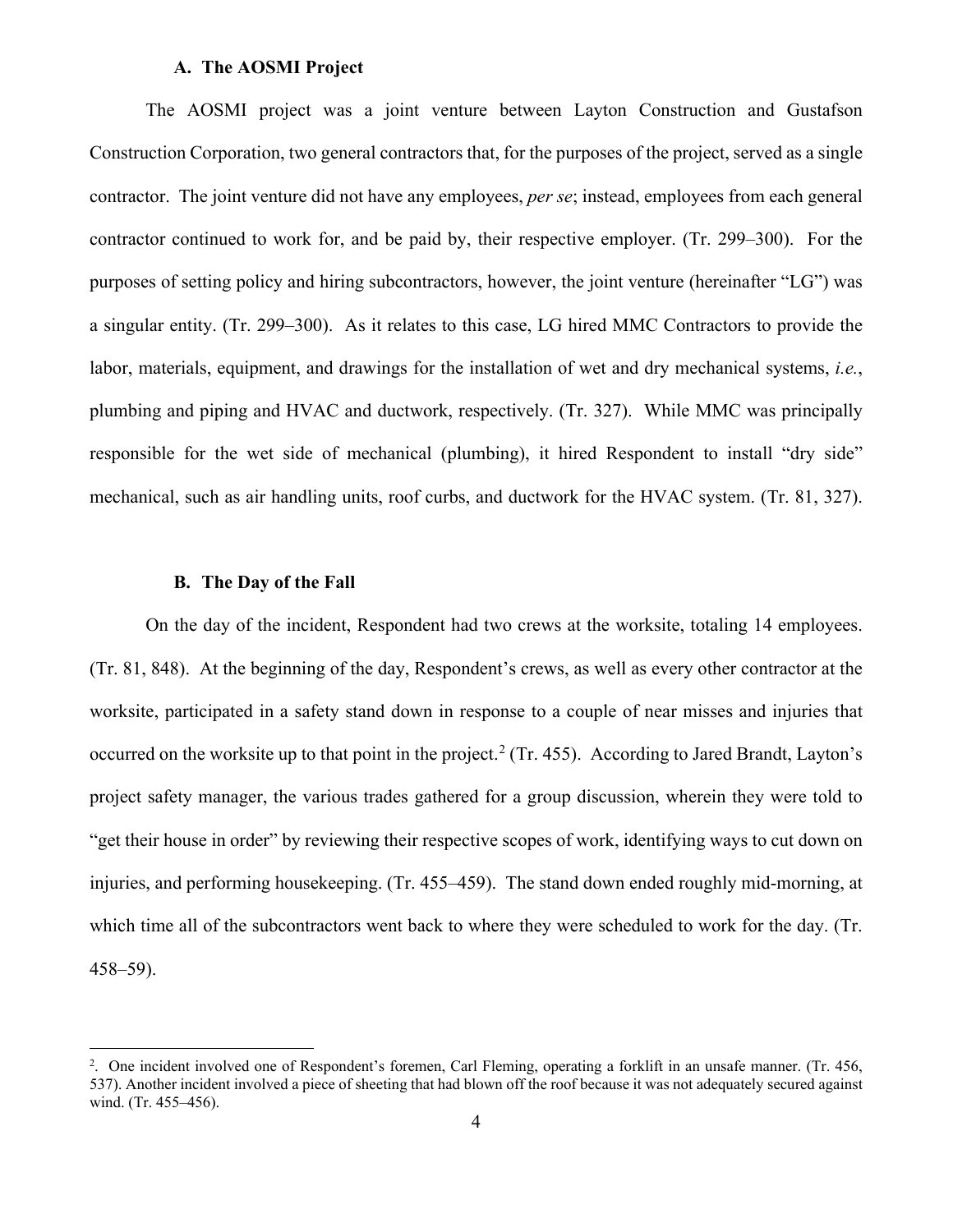According to Carl Fleming, Respondent's foreman, and as documented in their pre-task plan, Respondent's crews were working in aerial lifts installing ductwork in Area C and Area A on the first floor and installing hangers and laying out wall openings in Area C of the second floor.<sup>[3](#page-4-0)</sup> (Tr. 703; Ex. J-4 at 70). At some point that morning, LG told Respondent's crews they needed to shift gears and start installing the curbs on Area C of the roof. (Tr. 592). According to Jason Fenner, one of Respondent's employees, concrete pads for the AHUs had been poured the day before, and the curbs needed to be installed before the roofers started installing roof membrane the following day. (Tr. 592). Even though the scope of Respondent's work changed at that point, Fleming, who was the head foreman for Respondent, did not fill out another pre-task plan for the change in work. According to [redacted], one of Respondent's employees, a new or modified pre-task plan was required when a new task was started. (Tr. 684).

Area C of the roof had five holes where three separate AHUs would be installed.<sup>[4](#page-4-1)</sup> Each of the holes was equipped with a cover, which was emblazoned with the word "hole". (Tr. 341; Ex. C-3 at 10, 11, R-12). The curbs were designed to fit around the holes where the AHUs would be installed. (Tr. 338; Ex. R-10 at TESS000602). The materials for the roof curbs, which were mostly galvanized tin, were lifted to the roof and built in the location where they would ultimately be placed. (Tr. 82–84, 461– 62). Once Respondent's employees had built the curbs, they moved them into place around the holes where the AHUs would be installed. (Tr. 84–85). As they were moving the curbs into place, Respondent's employees noticed the hole covers had an excess of overhang, which prevented the curbs from sitting flush against the holes' edges. (Tr. 564, 567, 612). In response, Jason Fenner and [redacted], who were in charge of installing the curbs, decided to trim the edges of the hole covers to accommodate the curbs. (Tr. 565). Fenner relayed his plan to Fleming, who acknowledged the plan to cut the edges.

<span id="page-4-0"></span><sup>&</sup>lt;sup>3</sup>. Due to the size of the building, the project was broken down into Areas A, B, and C. (Tr. 83).  $\frac{4}{1}$  One of the AHUs was unique and utilized the same hole for intake and output, whereas the ot

<span id="page-4-1"></span><sup>&</sup>lt;sup>4</sup>. One of the AHUs was unique and utilized the same hole for intake and output, whereas the other two AHUs had separate holes for those functions. (Tr. 339–40).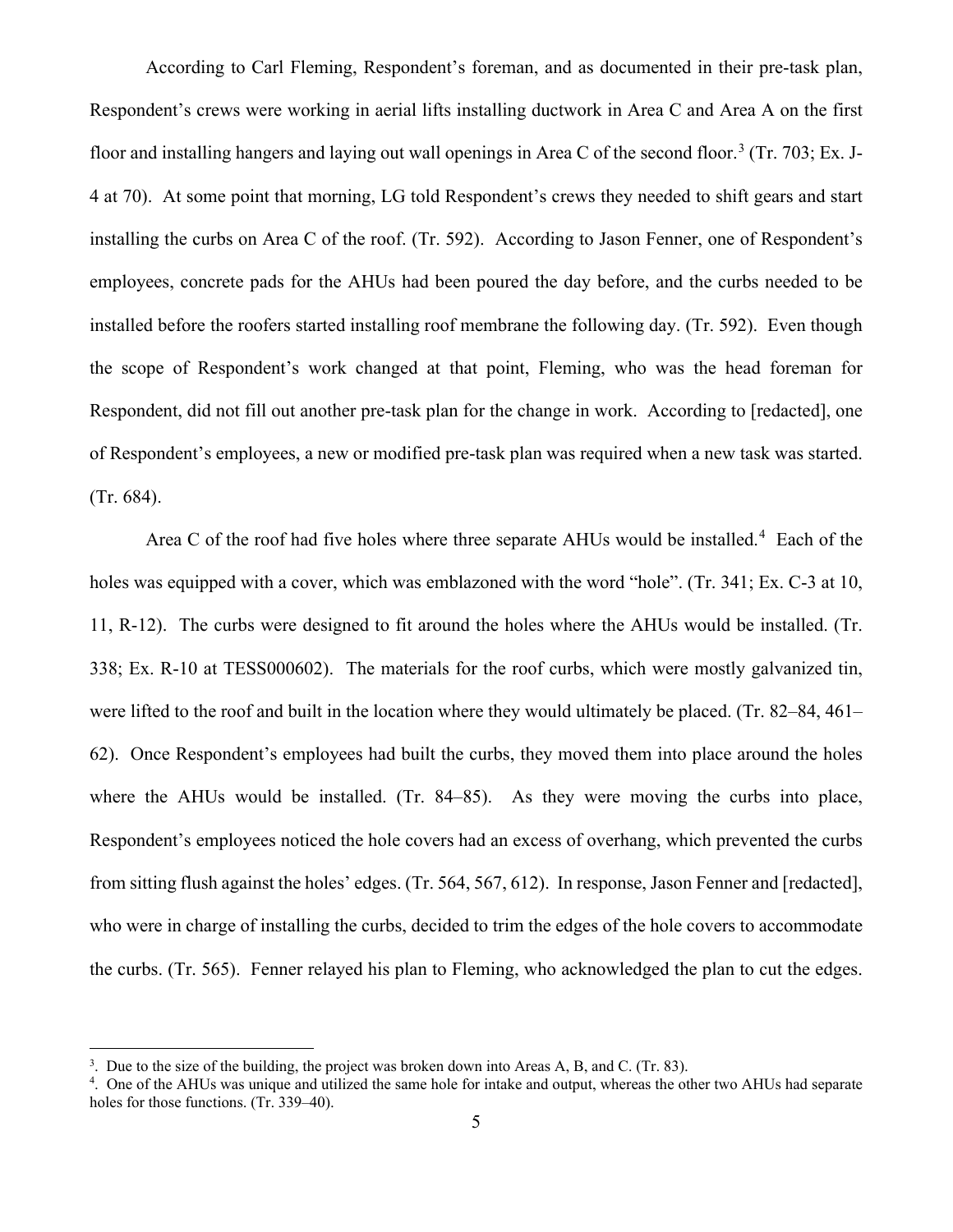(Tr. 565). Respondent's plan to cut the covers while they were in place was premised on Fenner and [redacted]'s belief the framework of the covers was bolted to the structural steel of the roof. This plan was not communicated to LG or MMC, even though representatives of both, including the carpenter who had fabricated the covers, were present at the worksite. (Tr. 454, 487, 1145). Had Respondent communicated with LG, or had its employees done a more thorough inspection of the covers, it would have discovered the covers on the roof were not physically attached to the structure of the building.

Respondent's employees had to modify two hole covers to accommodate the curbs. On the first cover, for AHU No. 6, Fenner and [redacted] cut a small strip of wood from the short end of the cover, roughly 1–2 inches x 3 feet.<sup>[5](#page-5-0)</sup> (Tr. 562–63, 566; Ex. C-3 at 3). Nothing happened during the modification of cover Number 6. This is likely because the cover still retained load-bearing capacity on both long ends of the cover, thus allowing it to remain suspended in place. (Tr. 102). On cover Number 4, however, Fenner and [redacted] removed strips of wood from both the long and short ends of the cover, which produced a hinging effect.<sup>[6](#page-5-1)</sup> After removing a portion of wood on the short side, [redacted] and Fenner were removing a strip of wood along the long side while [redacted] was leaning on the middle of the cover. (Tr. 646). Once enough of the strip on the long side had been removed, the cover collapsed, and [redacted] fell through the hole. (Tr. 577). Fenner was able to catch himself and was assisted to safety by other members of the crew, who were standing on the outside of the curb waiting to push it into place. (Tr. 575–76).

# **C. The Hole Covers**

According to the evidence, there appears to have been different types of hole covers used at the AOSMI worksite, and the type of cover being used varied based on where the hole was located and the conditions at that location. While there is agreement regarding the fact that some covers on the second

<span id="page-5-0"></span><sup>5</sup> . Others, including CSHO Castillo and Paul Adams, testified that the opening was 2–3 inches wide; however, no one took an actual measurement of the cut to verify this.  $(Tr. 412)$ 

<span id="page-5-1"></span><sup>.</sup> The specific dimensions, which are in dispute, are described more in subsection C, *infra*.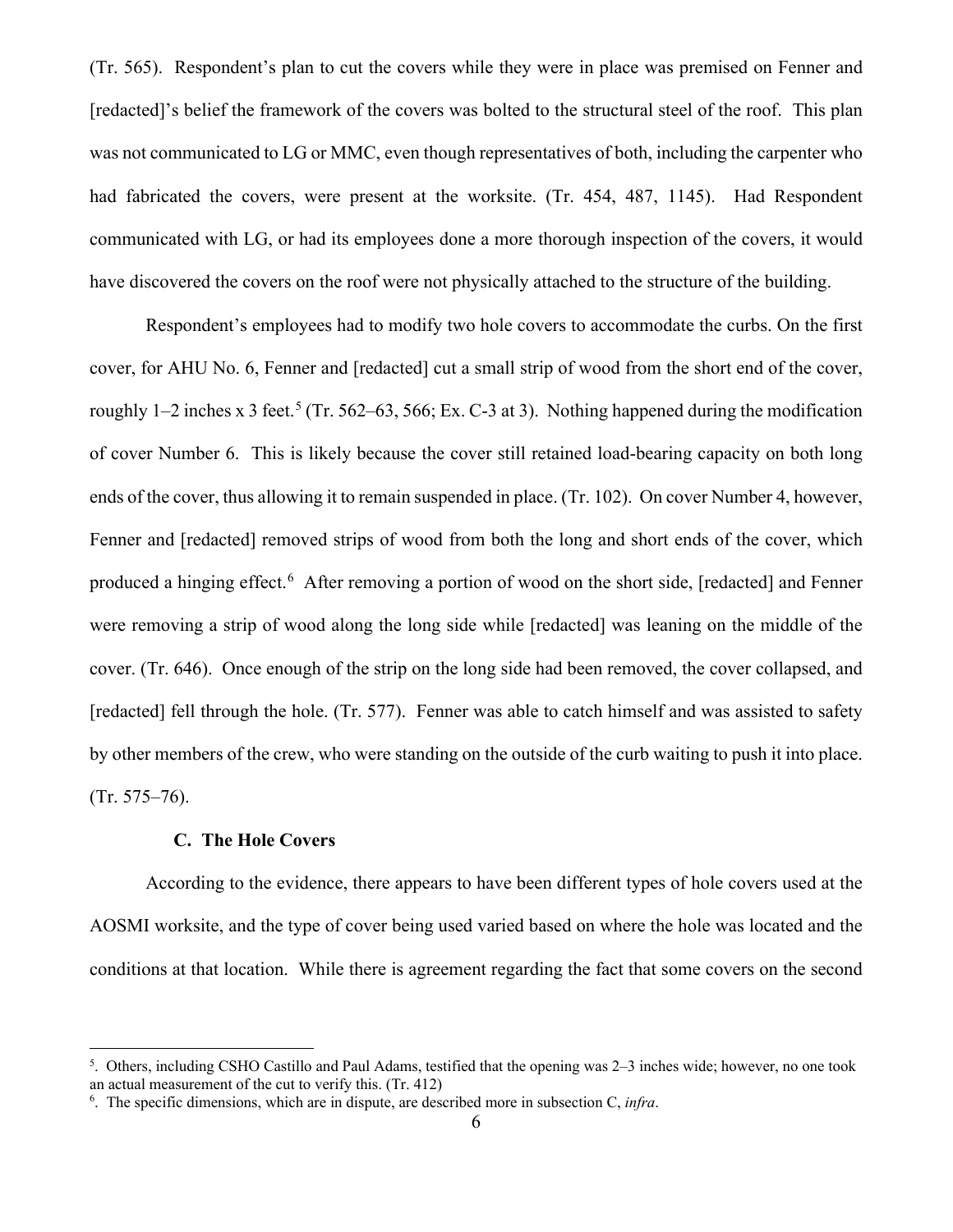floor of AOSMI were attached to the building, the evidence regarding when and how those covers were attached to the building is in dispute. As for the covers on the roof, the evidence shows they were never attached to the building, notwithstanding Respondent's belief that they were. (Tr. 113–14, 490, 1147). Although they were not attached to the structure, the covers on the roof were modified before the concrete pads were poured for the AHUs. (Tr. 1003, 1140).

Paul Garcia, a carpenter for Gustafson, was initially responsible for installing the hole covers throughout the AOSMI project. (Tr. 1155). Initially, the holes on the roof were framed by "L" shaped bent steel plates, which were supported by underlying I-beams. (Tr. 1140; Ex. J-2). Prior to the installation of the concrete pads, Garcia testified he fabricated covers that relied on a 2x4 frame, which rested outside of the bent steel plates. (Tr. 1140). He set the 2x4 box outside the bent plate and screwed a sheet of plyform<sup>[7](#page-6-0)</sup> into the box. (Tr. 1140). Later in the process, Garcia was informed he needed to modify the hole covers so they would not interfere with the concrete deck that needed to be poured for the AHUs. (Tr. 1142). In response, with the approval of LG Project Safety Manager Jared Bradt and Superintendent Marty Lieberman, he changed the structure of the hole covers so the 2x4 frame sat snugly inside the bent plate—as opposed to outside—and reattached the plyform to the top of the frame. (Tr. 1142, 1169). He referred to these covers as "friction" covers. (Tr. 1152). In both instances, the plyform/plywood served as the load-bearing surface; however, in the latter iteration, the amount of plywood overhanging the bent plate was less, roughly one-half-of-an-inch to an inch. (Tr. 88, 1153–54). Garcia was still convinced, though he did not test it, the covers would hold approximately 600–700 pounds. (Tr. 1160).

Also at issue during trial was the makeup of the surface of the cover for AHU No. 4, where [redacted] fell. According to Fenner and [redacted], the cover was comprised of four pieces of plywood,

<span id="page-6-0"></span><sup>&</sup>lt;sup>7</sup>. According to Garcia, plyform is used to create concrete forms and is designed to withstand the pressure of concrete, and is, thus, stronger than plywood. (Tr. 1140–41). The references in the transcript bounce back and forth between plywood and plyform, suggesting that both were probably used.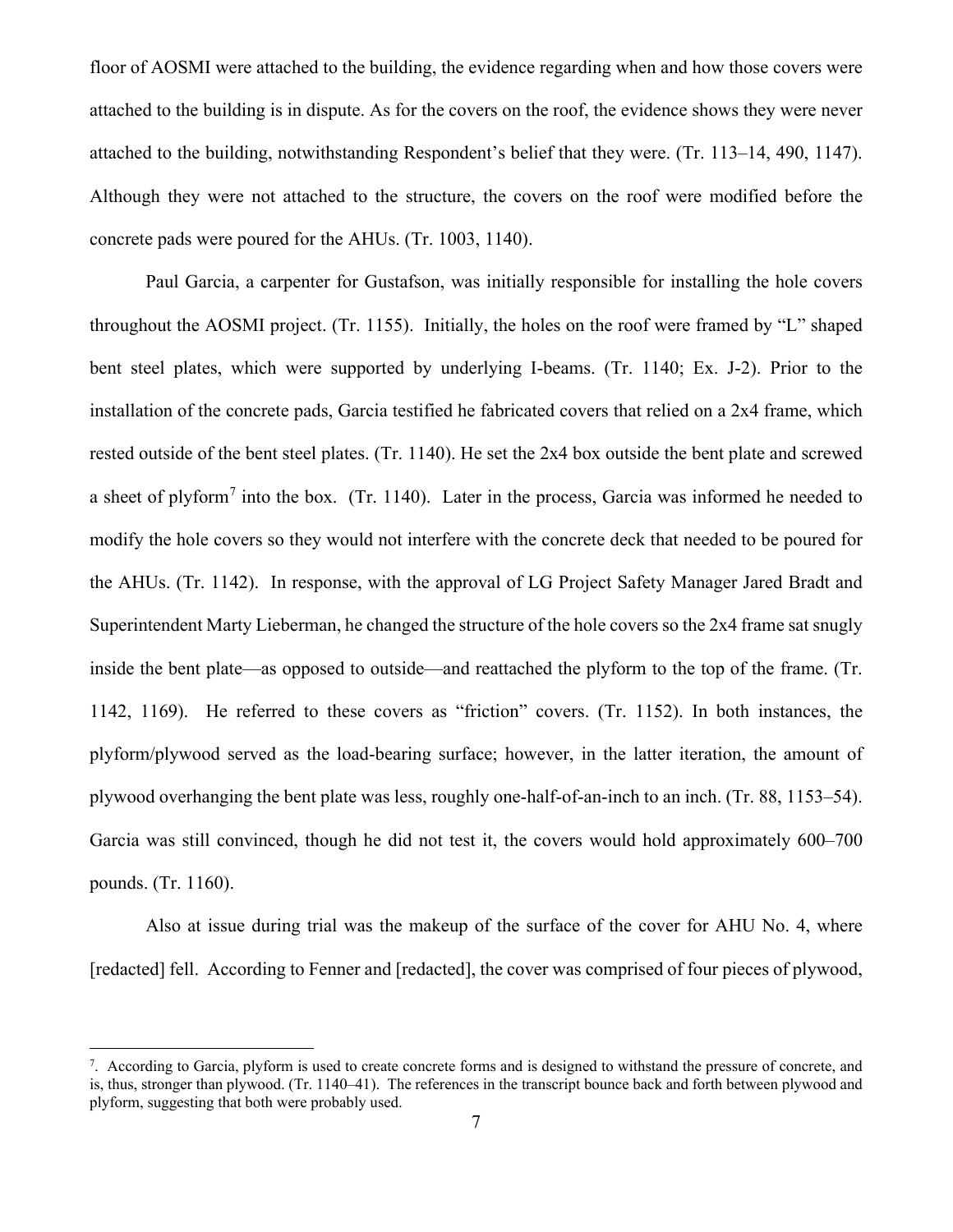including: two small strips that were no more than an inch or two wide, and collectively spanned the nearly eight-foot length of the cover; the substantial piece of plywood still attached to the frame after it fell through; and the three-foot by one-foot section found on the roof. (Tr. 584–89, 614, 682; Ex. R-27). Both Fenner and [redacted] testified they had used a Sawzall to cut a 1–2-inch wide section on the short end (3-foot wide) of the cover and had begun unscrewing a separate, 1–2-inch wide strip along the eightfoot length of the cover when it collapsed. (Tr. 633, 667). They could not explain why a 12-inch by 3 foot section was missing from the cover and, ultimately, found on the roof where they were cutting. (Tr. 590; Ex. C-3 at 15, 16). That said, [redacted]'s testimony at trial differed markedly from his deposition testimony, wherein he testified they removed a one-foot by three-foot section, as opposed to a three-foot by 1–2-inch section. (Tr. 646–48; Ex. C-3 at 15). At no time did they believe there was a hazard, however, because they believed the underlying 2x4 frame was attached to the bent steel structure. (Tr. 581, 638–39).

Conversely, according to Garcia, the covers of AHU Nos. 4 and 6 were comprised of a single piece of plywood, or perhaps two pieces given the space it had to cover. (Tr. 1158). He testified, however, he would not have used an 8-foot long strip that was only 1-2-inches wide as a load-bearing member of the cover. (Tr. 1161). CSHO Castillo, who believed the hole cover for AHU No. 4 was composed of two pieces of plywood, appeared to agree, at least in part, with Garcia. (Tr. 266–270; Ex. C-3 at 16). Paul Adams, from Layton Construction, testified it was three pieces of plywood—the two pieces discussed by CSHO Castillo, as well as the 1–2-inch-wide strip that ran the eight-foot length of the hole cover. (Tr. 436–37; Ex. R-26). Jared Bradt, of Gustafson Construction, testified the cover was a single piece and the separate pieces were removed with a saw and/or pry bar. (Tr. 520).

The foregoing disparities make it difficult for the Court to piece together exactly how the cover for AHU No. 4 was constructed and how many pieces it was made from. The cut mark on the short end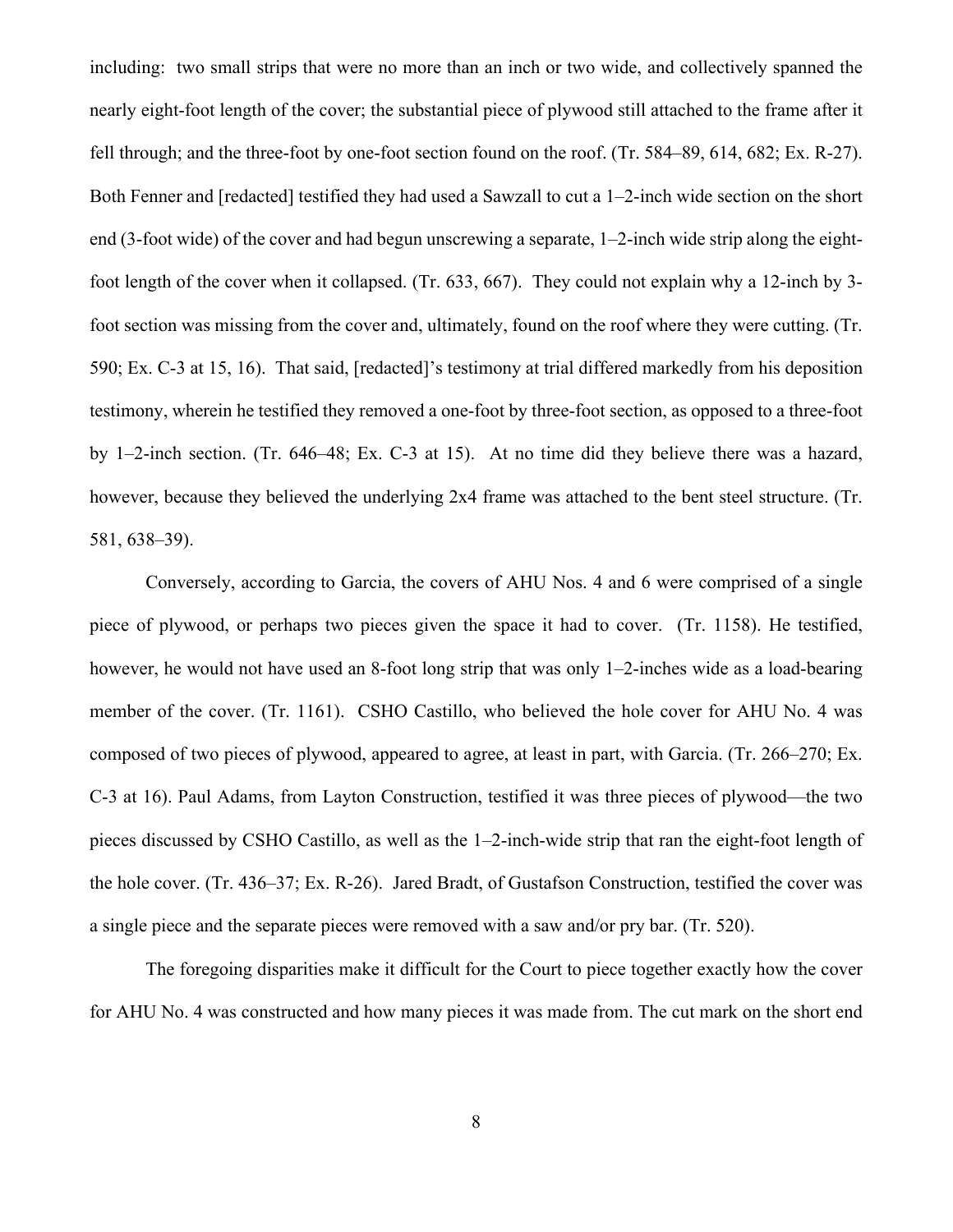of the 2x4 frame<sup>[8](#page-8-0)</sup> lends credence to the testimony that [redacted] and Fenner used a Sawzall to remove a roughly 1–2-inch section from the end. It is unclear why Fenner and [redacted] would also remove an additional 12 inches from that end of the cover, but the fact that a section of plywood with those dimensions was found on the roof after [redacted]'s fall provides a strong indication they did. Though the screw holes on the underlying 2x4 cross-brace appear as if the screws had been ripped out, there is still no explanation as to why that one-foot by three-foot section of plywood remained on the roof when everything else fell through. The lack of similar saw scoring along the lengthwise 2x4 underlaying the cover (across the top of the word "Hole" on Exhibit C-3, p. 15), coupled with the splintering around the screws in the 2x4 frame, seems consistent with Fenner and [redacted]'s testimony they were merely removing screws from a narrow section of plywood when it collapsed instead of using a saw to cut a piece of that length.<sup>[9](#page-8-1)</sup> Regardless of how it was constructed, though, Respondent did not provide the Court with any definitive evidence to suggest the cover, as constructed, was insufficient to support a load consistent with the requirements of 29 C.F.R. § 1926.502(i). As for whether LG failed to comply with the standards governing hole covers by physically securing it to the structure, the Court shall address that issue in Section V.1.b.i, *infra.*

As for the hole covers on the second floor, the Court is again confronted with conflicting testimony about the way they were built and secured to the building. According to Respondent's employees, they claim they saw covers on the second floor physically attached to the concrete floor with tapcon screws, as illustrated in Exhibit R-12, prior to [redacted]'s fall. According to Garcia, however, he was solely responsible for installing the hole covers prior to the accident and at no time did he use tapcon screws to fasten the covers to the concrete. (Tr. 1154–55). Instead, he testified any covers on the second floor that were fastened to the structure were simultaneously surrounded by guardrails. (Tr.

<span id="page-8-0"></span><sup>&</sup>lt;sup>8</sup>. For ease of reference, the Court is referring to the score mark as seen on Exhibit C-3, p. 15, on the upper right-hand portion of the cover when viewed with the word "Hole" in its proper, upright orientation. 9

<span id="page-8-1"></span><sup>&</sup>lt;sup>9</sup>. Similar scoring can be seen along the 2x4 that was on the short end of the hole cover. (Ex. C-3 at 16).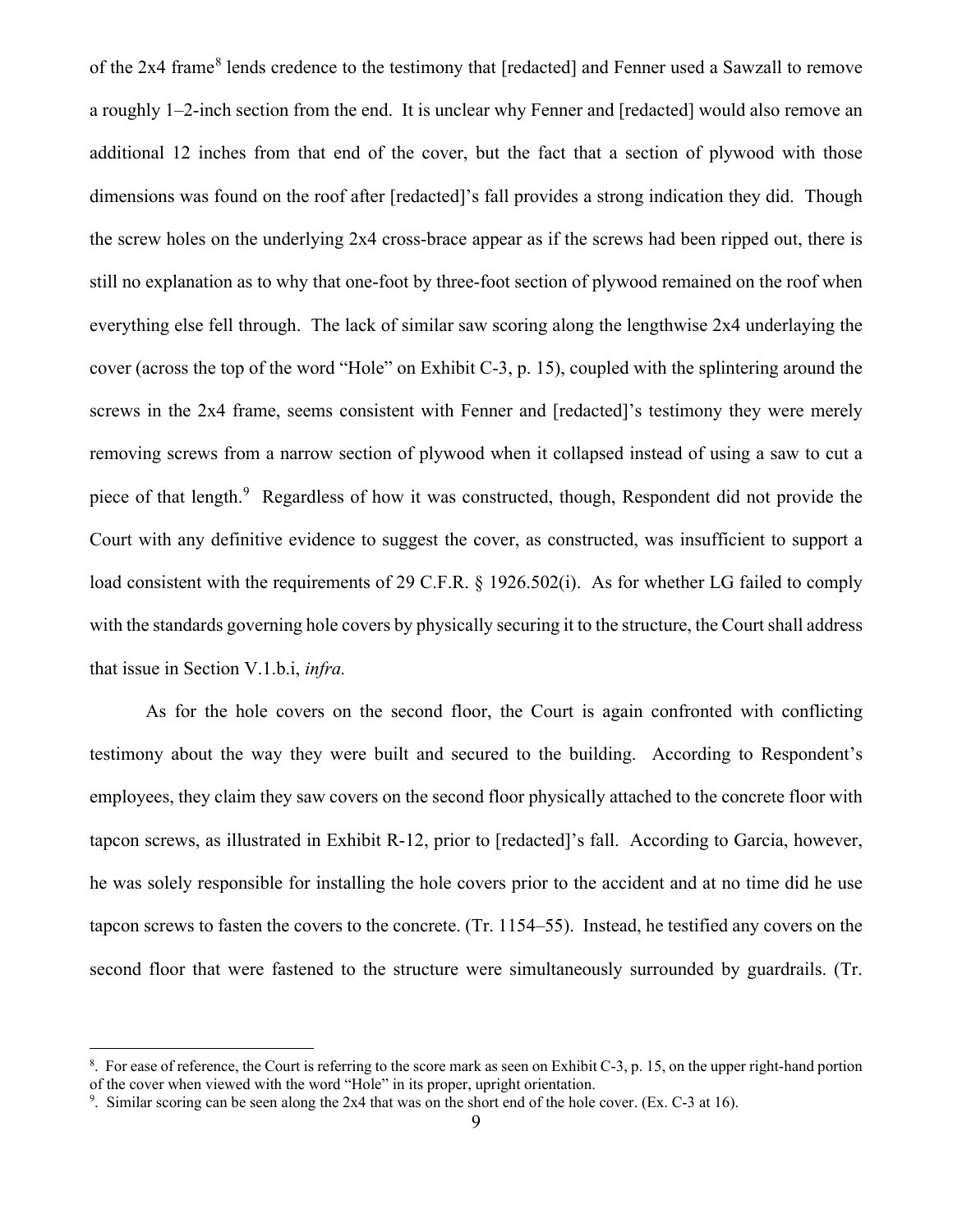1147). The presence of guardrails around the second floor hole covers was also noted by Fenner. (Tr. 594). Garcia testified it was only after [redacted]'s fall that other LG employees were brought in to modify all the floor hole covers. (Tr. 1155). In either case, there was a notable difference in appearance between the structurally fastened hole covers on the second floor and the covers installed on the roof.

#### **D. Post-Fall Inspections**

### 1. Employer Investigations

After [redacted]'s fall, LG closed down the worksite and the employees who witnessed the incident were asked to complete a written statement of the events leading to the fall. (Tr. 407, 521–22; Ex. C-11). The general consensus from the statements taken from Respondent's employees was they felt rushed to complete the job, they were mistaken in their belief that the covers were structurally attached, and they should have been wearing fall protection. (Ex. C-11). Two employees, including [redacted], reported the covers were insufficient and the wood cover should not have given way in the manner that it did. (Ex. C-11 at 6, 14). To illustrate what happened, the employees generated a diagram, which showed where [redacted] was at the time of the collapse and how the plywood cover was constructed. (Ex. J-9 at 1). LG's project manager, Jared Bradt, made a computer-generated version of the diagram, which he edited in an attempt to provide additional illustration; however, he admitted he made modifications that suggested the removal of a one-foot by three-foot section, which was not reported in the employee interviews. (Tr. 511; Ex. J-9).

Subsequent analysis by LG and Tessier's led to starkly different conclusions. Tessier's found the failure was due to the covers not being attached to the structure, which it believes is required and representative of industry standard. LG, on the other hand, asserts the failure was due to Tessier's employees cutting the load-bearing portions of the floor hole cover without conferring with LG about the nature of those covers prior to making alterations. Irrespective of the cause,  $10$  though, Complainant

<span id="page-9-0"></span><sup>10.</sup> *See American Wrecking Corp*., 19 BNA OSHC 1703, 1707 n.4 (No. 96-1330, 2001) (consolidated) ("Determining whether the standard was violated is not dependent on the cause of the accident."), *aff'd in part, rev'd in part*, 351 F.3d 1254 (D.C.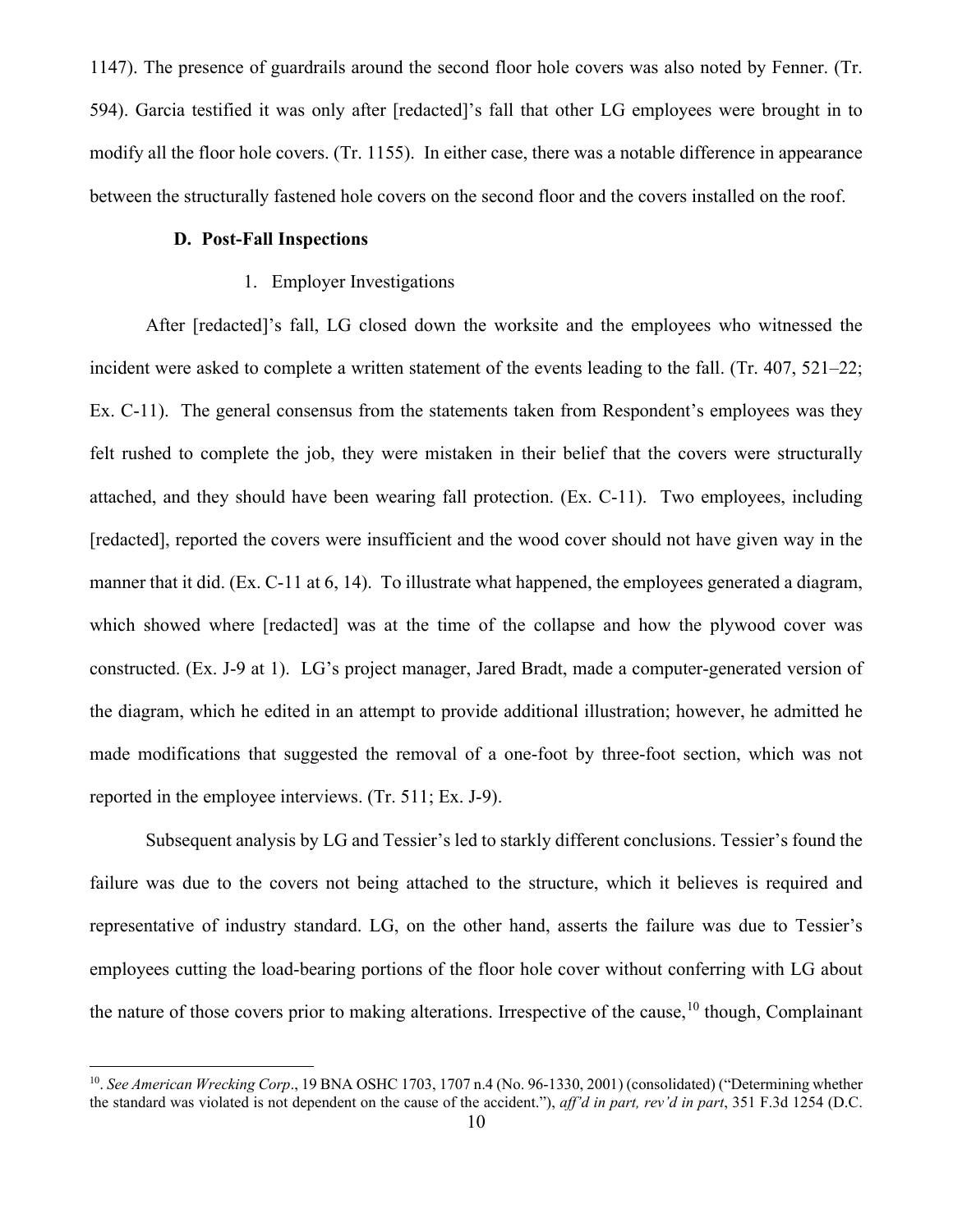ultimately determined Tessier's exposed its employees to a fall hazard by permitting its employees to modify the cover while it was in place without utilizing an additional form of fall protection.

# 2. OSHA Inspection

As noted above, CSHO Castillo conducted an inspection in response to a reported injury at AOSMI. CSHO Castillo recorded his observations on video, conducted interviews, and gathered relevant documents, but he did not record measurements of the gaps remaining in the covers or of the individual cover pieces involved in the accident. (Tr. 220, 228–29). At the conclusion of his inspection, he recommended a Citation, which alleged a violation of 29 C.F.R. § 1926.502(i)(3). After the inspection, Area Director Sheila Stanley held an informal settlement conference with Respondent's Safety Director, Ron Faber, during which Faber attempted to show why Respondent had no liability under § 1926.502(i)(3). In response, Complainant amended the citation to allege a violation of § 1926.501(b)(4)(i), which is discussed in further detail below.

# **IV. BURDEN OF PROOF AND LAW APPLICABLE TO 5(a)(2) VIOLATION**

To establish a *prima facie* violation of a specific standard promulgated under section 5(a)(2) of the Act, Complainant must prove by a preponderance of the evidence that: (1) the standard applies to the cited condition; (2) the terms of the standard were violated; (3) one or more of the employer's employees had access to the cited conditions; and (4) the employer knew, or with the exercise of reasonable diligence could have known, of the violative conditions. *Ormet Corporation*, 14 BNA OSHC 2134 (No. 85-0531, 1991).

Complainant must establish his *prima facie* case by preponderance of the evidence. *See Hartford Roofing Co*., 17 BNA OSHC 1361 (No. 92-3855, 1995).

"Preponderance of the evidence" has been defined as:

The greater weight of the evidence, not necessarily established by the greater number of witnesses testifying to a fact but by evidence that has the most convincing force; superior evidentiary weight that, though not sufficient to free the mind wholly from

Cir. 2003).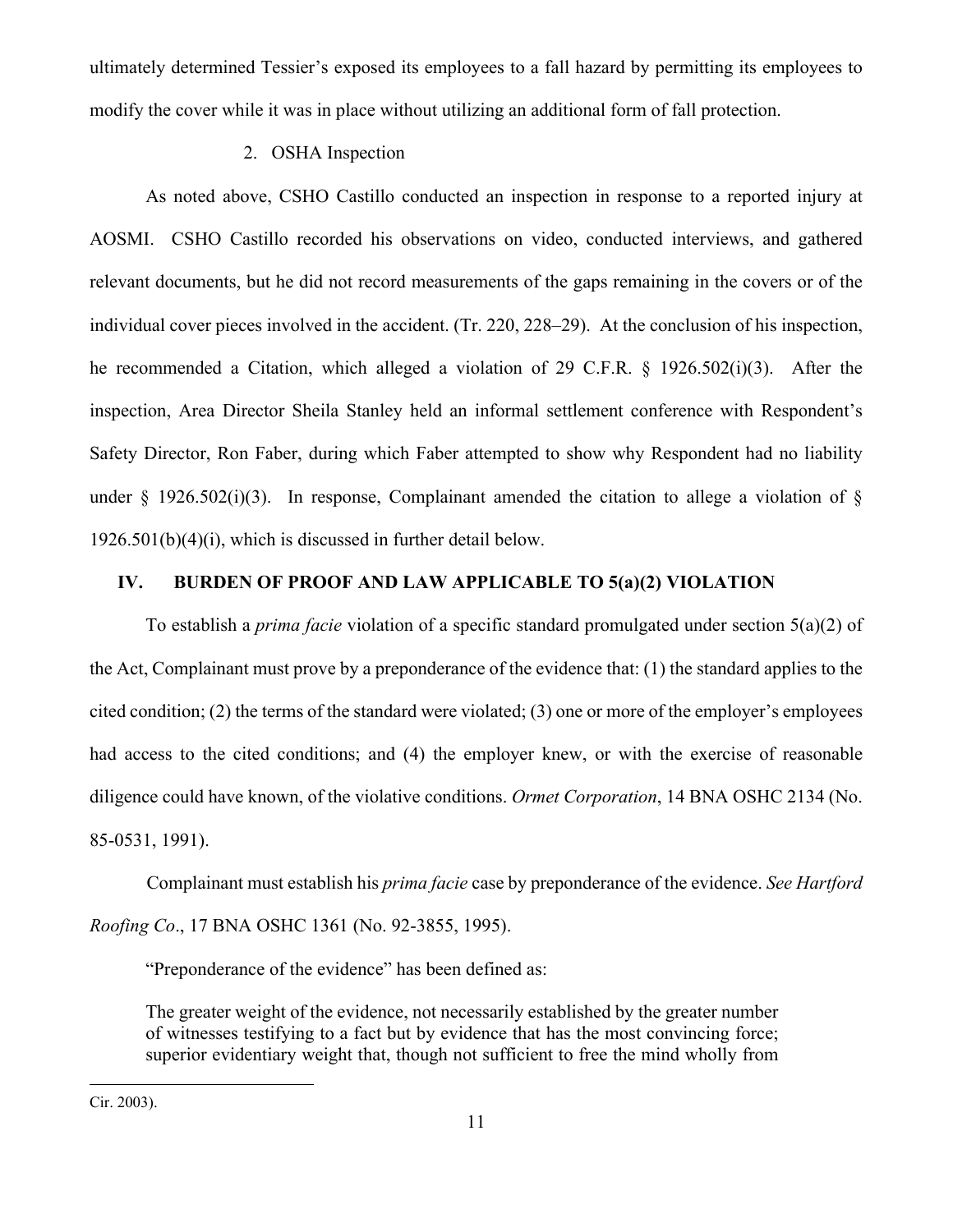all reasonable doubt, is still sufficient to incline a fair and impartial mind to one side of the issue rather than the other.

Black's Law Dictionary, "Preponderance of the Evidence" (10th ed. 2014).

#### **V. ANALYSIS, FINDINGS OF FACT AND LEGAL APPLICATION**

# **1. Citation 1, Item 1**

Complainant alleged a serious violation of the Act in Citation 1, Item 1 as follows:

29 CFR 1926.501(b)(4)(i): Each employee on walking/working surfaces was not protected from falling through holes (including skylights) more than 6 feet above lower levels, by personal fall arrest systems, covers, or guardrail systems erected around such holes.

a) Tessier's, Inc. at 1635 Caregiver Circle, Rapid City, SD 57701: On or about March 8, 2018, and at times prior, employees were exposed to a fall of approximately 22 feet to the concrete floor below, while making modifications to floor hole covers in order to set curbs for new HVAC units to be installed. The employer failed to provide an alternative fall protection system or ensure the existing fall protection remained adequate for employees that were cutting and removing portions of the existing floor hole covers.

*See* Citation and Notification of Penalty at 6.

The cited standard provides:

Each employee on walking/working surfaces shall be protected from falling through holes (including skylights) more than 6 feet (1.8 m) above lower levels, by personal fall arrest systems, covers, or guardrail systems erected around such holes.

29 C.F.R. § 1926.501(b)(4)(i).

#### **a. The Cited Standard Applies**

"In order to establish a violation, the Secretary must show that the standards applied to the cited conditions." *Arcon, Inc.,* 20 BNA OSHC 1760, 1763 (No. 99-1707, 2004). Under Commission precedent, "the focus of the Secretary's burden of proving that the cited standard applies pertains to the cited conditions, not the particular cited employer." *Ryder Transp. Servs.*, 24 BNA OSHC 2061, 2064 (No. 10-0551, 2014). *See also KS Energy Servs., Inc.,* 22 BNA OSHC 1261, 1267 (No. 06-1416,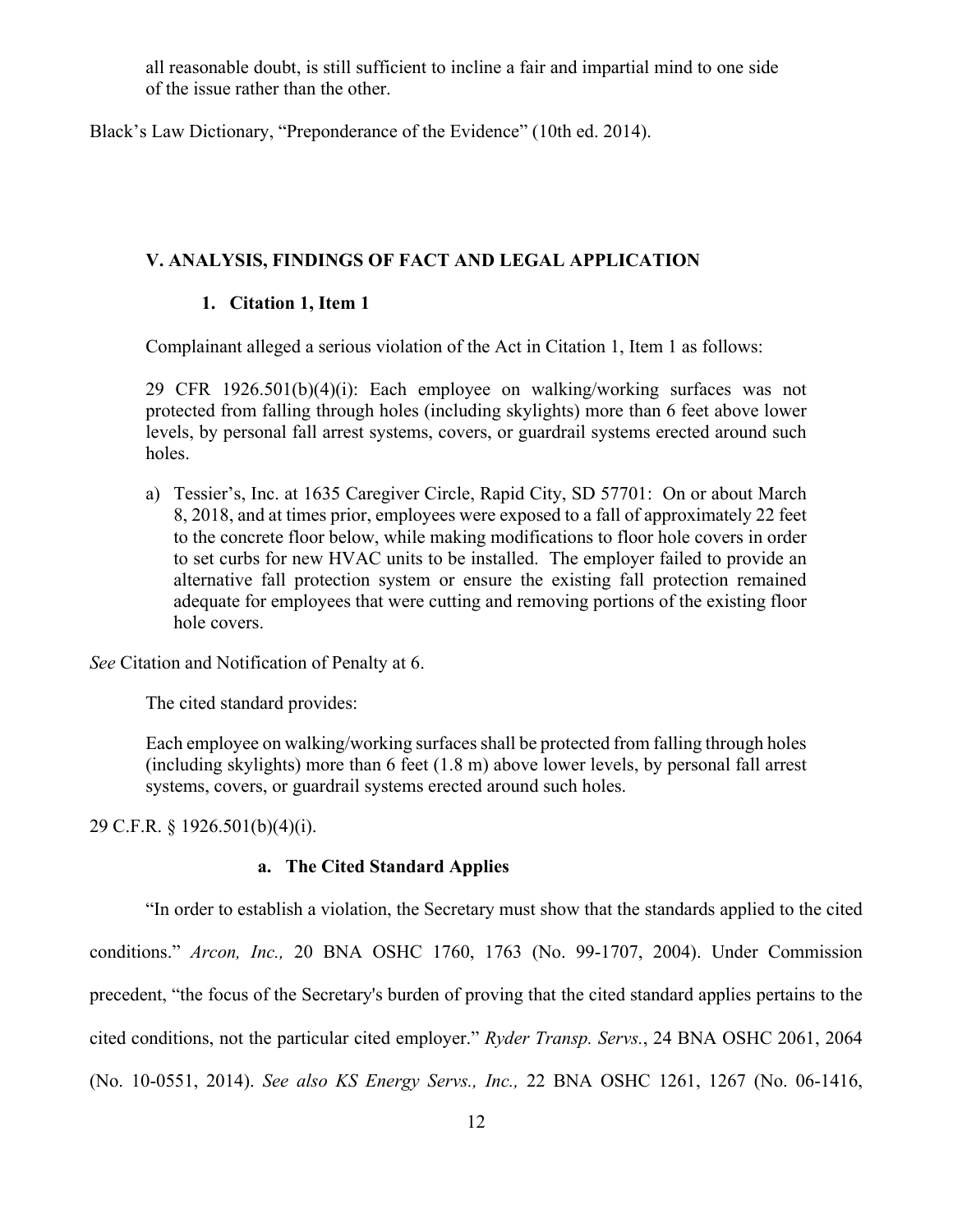2008)(finding "the cited ... provision was applicable to the conditions in KS Energy's traffic control zone"), *aff'd*, 701 F.3d 367 (7th Cir. 2012); *Active Oil Serv., Inc.,* 21 BNA OSHC 1092, 1094 (No. 00- 0482, 2005)(finding "that the confined space standard applies to the cited conditions" because "the vault was a confined space").

The parties spent substantial time arguing over whether any particular cut in the cover made by Respondent's employees was such that the hole left behind fit the definition of a hole under § 1926.500(b). This explains why Complainant focused so intently on whether Respondent removed a one-foot by three-foot section from the hole for AHU No. 4, and why Respondent pointed out that CSHO Castillo failed to take any measurements during his inspection. Notwithstanding those arguments, the question of applicability is fairly straightforward.<sup>[11](#page-12-0)</sup> The fact there was a hole in the roof that required the installation of a cover is sufficient for the purposes of the standard regardless of whether any particular cut exposed a hole of sufficient size to fit the definition of a "hole" under § 1926.500(b). Alternatively, the Court nonetheless finds the removal of the one-foot by three-foot section of plywood from the end of the cover, which was found on the roof, indicates Respondent actually created a hole fitting the definition provided in Subpart M.

As an initial matter, the standards found under Subpart M "set<sup>[]</sup> forth requirements and criteria for fall protection in construction workplaces covered under 29 CFR part 1926", but do not apply "when employees are making an inspection, investigation, or assessment of workplace conditions prior to the actual start of construction work or after all construction work has been completed." 29 C.F.R. §  $1926.500(a)(1)$ . The AOSMI project is a construction workplace covered under Part 1926. Thus, as a general matter, the subpart M standards apply. The cited standard, as reproduced above, requires

<span id="page-12-0"></span> $11$ . On a side note, the Court would like to point out it did not conclusively resolve the issue of applicability on Respondent's oral motion for judgment on the pleadings, which Complainant asserts in lieu of specifically arguing the standard applies. Rather, the Court found the evidence did not clearly preponderate against Complainant and rejected the motion on that basis. That said, given the manner in which the Court framed its ruling, Complainant's method of argumentation is understandable. In either case, the Court will address the question of applicability based on whether a hole existed, which Complainant addresses in the section discussing whether the standard was violated.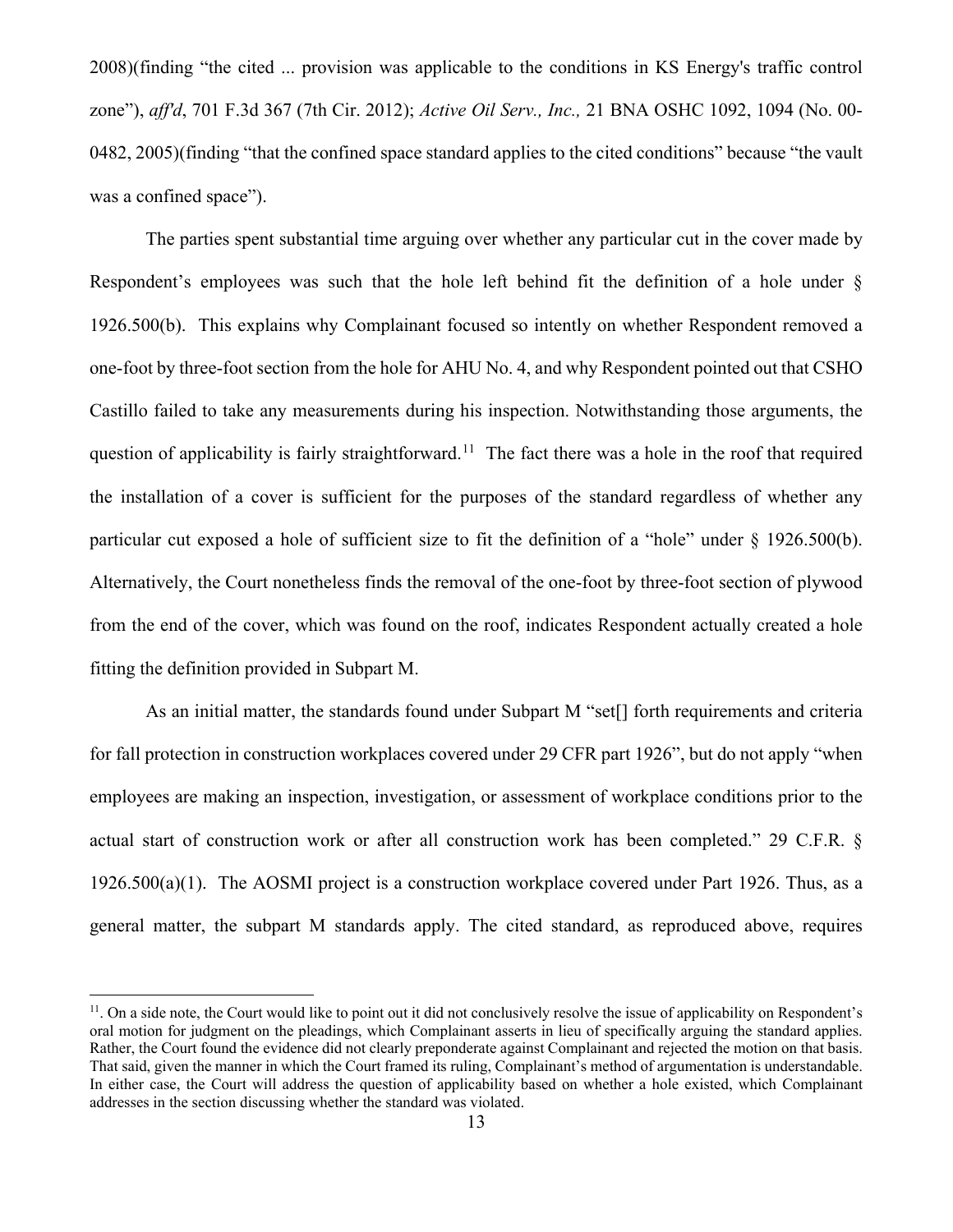employers to protect its employees from holes more than six feet above lower levels and specifies how such protection shall be accomplished. Thus, the question of applicability is whether the condition precedent—a hole more than six feet above the next level—existed. Based on the plain language of the standard at issue, the Court finds it did. *See Kisor v. Wilkie*, 139 S. Ct. 2400, 2415 (2019) (holding that before concluding a rule is genuinely ambiguous, court must exhaust all the 'traditional tools' of construction, including the text, structure, history, and purpose of a regulation).

According to § 1926.500(b), a "hole" is defined as "a gap or void 2 inches or more in its least dimension, in a floor, roof, or other walking/working surface." 29 C.F.R. § 1926.500(b). In this case, there were five holes in the roof in Area C of the AOSMI roof, each of which had been fitted with a friction-style hole cover. The holes did not cease to exist simply because LG had installed hole covers; instead, LG took one of the enumerated steps (covers) under  $\S 1926.501(b)(4)(i)$  to protect against the fall hazard presented by the holes. Indeed, under Subpart M, covers are required to be "color coded or [] shall be marked with the word 'HOLE' or 'COVER' *to provide warning of the hazard*." *Id.* § 1926.502(i)(4) (emphasis added). In other words, the regulations note the hazard (e.g., a hole) still exists even though a protective element has been installed or implemented. Much like a roof edge equipped with a guardrail, the fall hazard does not disappear once the guardrail is installed; rather, it is merely protected against consistent with the dictates of the applicable regulation. Accordingly, the Court finds the standard applies.

Alternatively, the Court finds the standard applies based on the one-foot by three-foot section removed from the end of the cover for AHU No. 4. Although this piece is not specifically mentioned in the statements provided by Respondent's employees in their post-accident interviews, such can be attributed to the fact the employees were focused on the narrow strips being removed at the time of the collapse. Just because the piece was not mentioned in their statements, does not mean [redacted] and Fenner did not remove it. In fact, [redacted] testified at trial that, during his deposition, he admitted he had removed a roughly one-foot by three-foot section of plywood from the end of the hole cover prior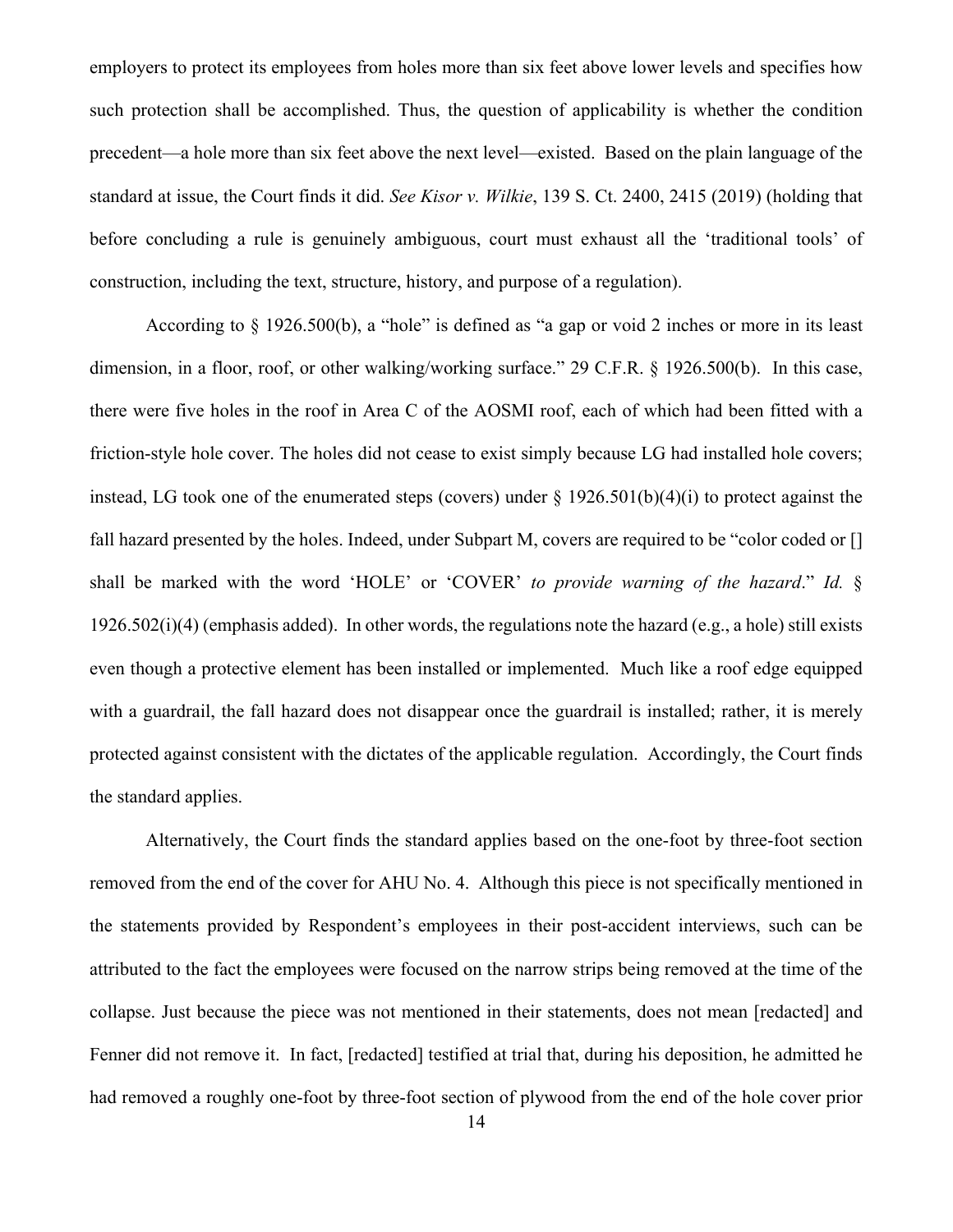to removing the 1 to 2-inch strip on the lengthwise portion of the cover, which ultimately led to the cover's collapse. (Tr. 647–48). Given that [redacted]'s deposition was taken closer in time to the accident, and considering the disputed piece of plywood was found on the roof, as opposed to the second floor, the Court finds it more likely the piece was removed during the modification of the floor cover. A hole of that size is more than sufficient to qualify as a "hole" under Subpart M, which only requires an opening of two inches or more in its least dimension. *See* 29 C.F.R. § 1926.500(b). Finally, though the underlying 2x4 cross brace, which runs across the width of the cover, shows signs the screws had been ripped out, the ends of the lengthwise 2x4s to which the one-foot by three-foot section was attached do not show a similar "volcano" effect, which indicates some of those screws were removed intentionally. (Ex. C-2 at 1, 4, 6, 7). Thus, the standard applies on this basis as well.

## **b. Respondent Violated the Terms of the Standard**

Having satisfactorily proved the condition precedent—the existence of a hole on a walking/working surface more than six feet above lower levels—Complainant must also show Respondent failed to protect its employees from falling through that hole with one of the enumerated fall protection systems. While this incident occurred on a multi-employer construction site, this case does not involve many of the issues indicative of a typical multi-employer liability case, such as whether Respondent is responsible for the employees of another employer. Rather, the question in this case is whether Respondent violated the standard by permitting its employees to modify the fall protection system installed by the general contractor without utilizing other means of fall protection or otherwise ensuring the existing fall protection method would be effective both during and after the modification.

### i. Respondent Failed to Protect its Employees

Once [redacted] and Fenner began to cut into the hole covers of AHU Nos. 6 and 4, albeit under the belief the cover was fastened to the structure itself, they undermined the integrity of the fall protection system and, thus, exposed themselves and others to the fall hazard posed by the hole beneath. They modified the hole covers, which were the only form of fall protection they used around the holes, without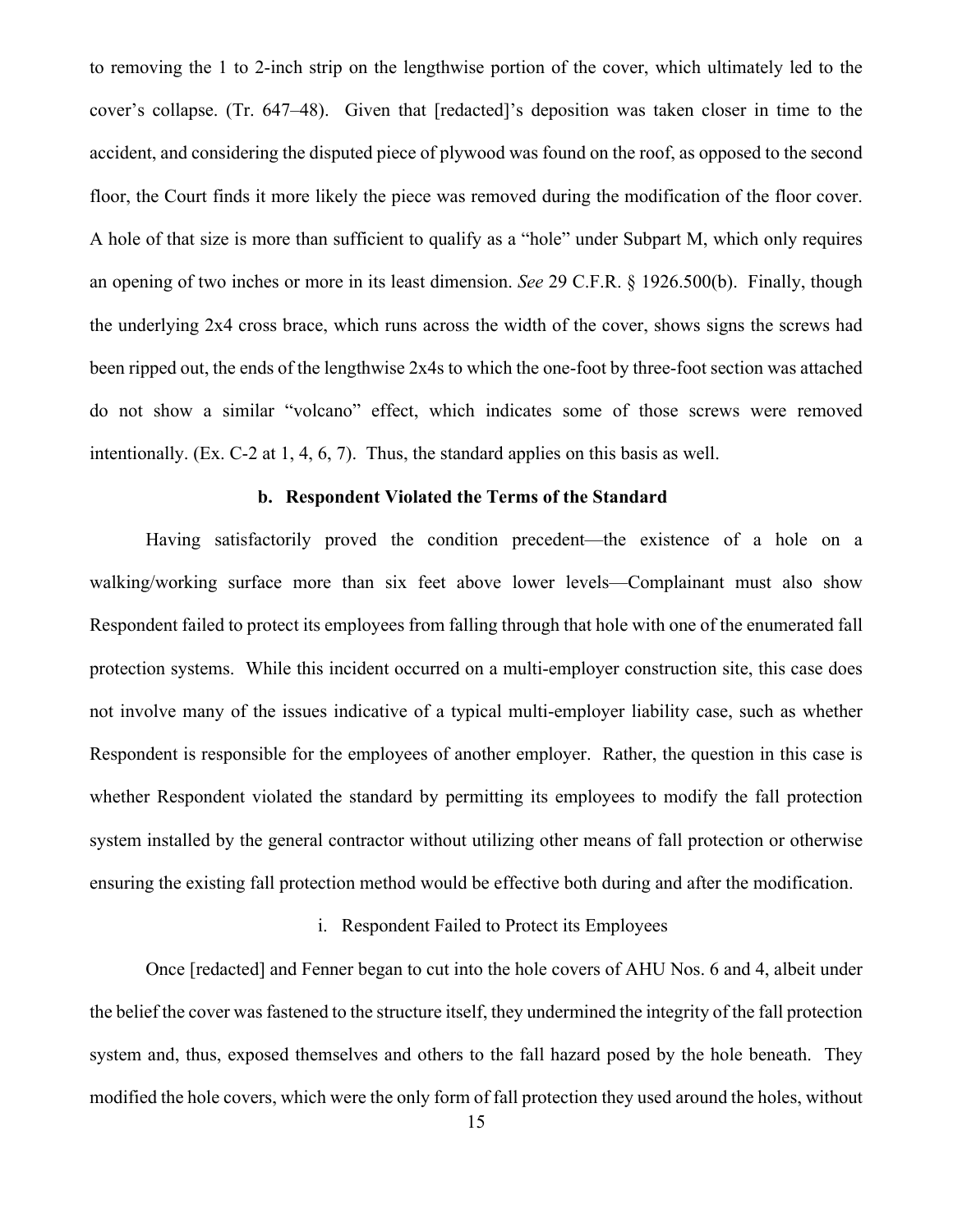knowing how the covers were built. Such knowledge could have been gained through conducting more than a "visual" inspection or by communicating with LG, who built the covers, about its plan to make such modifications. This presented a hazard in at least two ways, each of which resulted in Respondent failing to provide adequate protection as required by  $\S$  1926.501(b)(4)(i).

Respondent believed, without additional inquiry or inspection,  $12$  the covers were structurally fastened to the bent steel plate on the inside border of the hole. According to Respondent, it was standard practice—and required by regulation—for hole covers to be fastened to the building structure. There are at least two problems with this assumption. First, the standards do not require hole covers to be bolted, screwed, or otherwise fastened to the building structure. According to  $\S$  1926.502(i)(3), which Respondent was initially cited under, "All covers shall be secured when installed so as to prevent *accidental displacement* by the wind, equipment, or employees." 29 C.F.R. § 1926.502(i)(3) (emphasis). In other words, the intent was to prevent a loose piece of plywood or material from being kicked or blown off the roof, but the question of what constitutes such a cover being "secured" is not immediately apparent. The intent behind this provision was clarified in the preamble to the final rule, and OSHA's response to various proposals. OSHA remarked, "OSHA has revised the proposed paragraph to state more clearly OSHA's intent that covers be secured when installed so that employees cannot easily remove them, and so that wind and equipment will not accidentally cause covers to be displaced." Safety Standards for Fall Protection in the Construction Industry, 59 Fed. Reg. 40,672, 40,716 (August 9, 1994). In its discussion regarding the use of color-coding or marking covers with the terms "HOLE" or "COVER", OSHA addressed the issue of whether covers should be *fastened* to the structure:

> • Bristol Steel and the NEA noted the hazards associated with unintentional lifting/moving of covers and noted how such hazards could be reduced by marking or fastening the covers. Recognizing it would not always be feasible to fasten covers to permanent building materials without causing unacceptable damage, Bristol and NEA proposed the standard as an alternative: either mark the cover to indicate its function or securely fasten

<span id="page-15-0"></span> $12$ . Although partially discussed here, Respondent's assumptions about the state of the hole cover are also germane to the question of whether Respondent should have known of the hazardous condition, which will be more fully addressed in Section V.1.d, *infra.*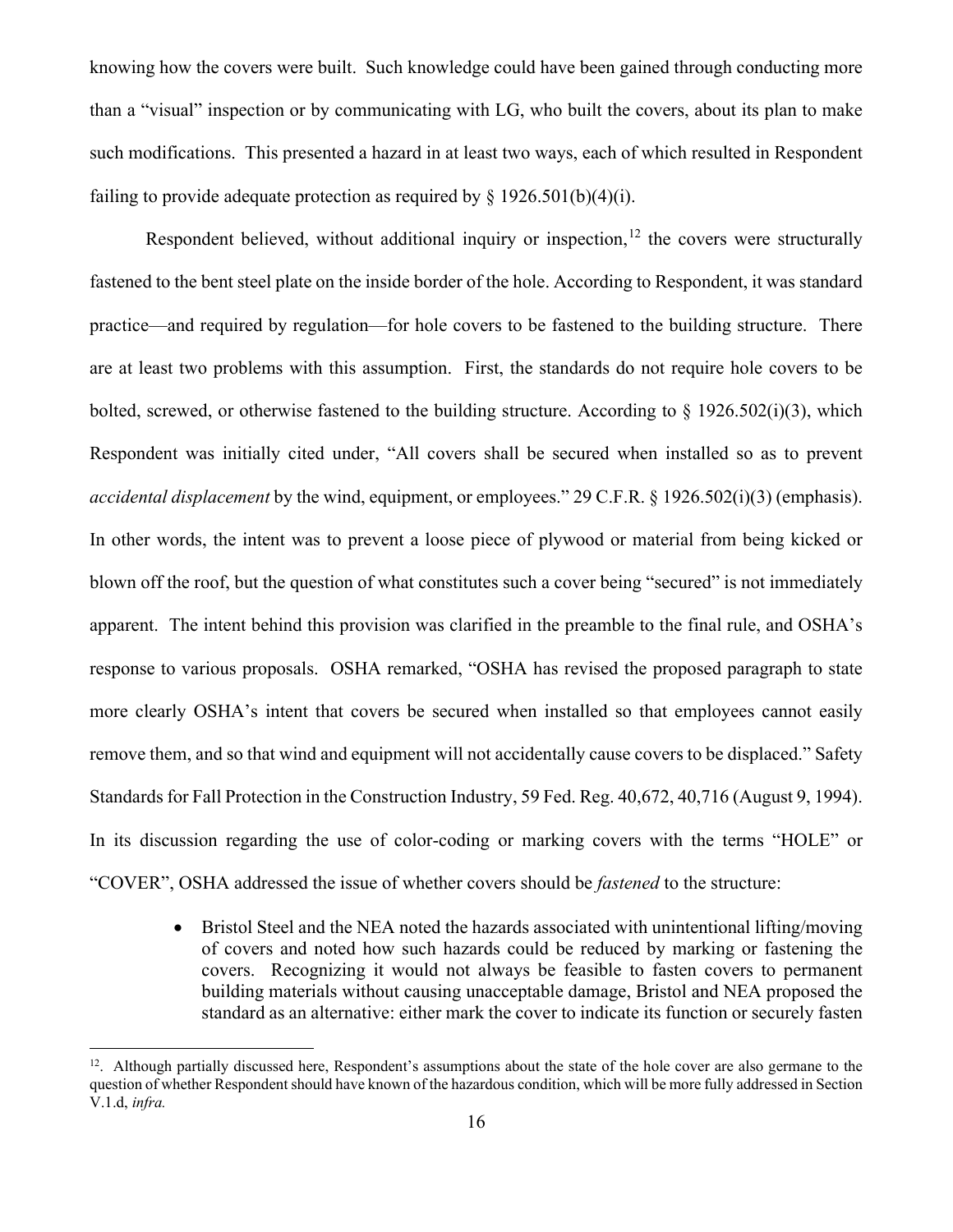it to prevent unintentional removal.

The United Union of Roofers, Waterproofers, and Allied Workers commented that covers should be securely fastened and that marking covers should not be allowed in lieu of fastening. Similar comments were submitted by other organizations.

*Id*. In response, OSHA "agree<sup>[d]</sup> that painting or labeling covers is necessary for the enhanced safety afforded affected employees", but did not accept the recommendation that covers should be securely *fastened* in place. *Id.* In other words, securing against accidental displacement is not the same as securing or fastening the cover *to* the structure itself. In that respect, OSHA's interpretation has been consistent: In response to a question about whether a product referred to as a "Hole in One Cover" met the standard's requirements, OSHA noted the product came with "adjustable securing wedges that must be adjusted to fit the hole". *See* OSHA Standard Interpretations, *Duty of a Subcontractor to cover floor holes in a Multi-Employer work site*, *available at* https://www.osha.gov/laws-regs/standardinterpretations/2004-11-17-0 (November 17, 2004). The discussion of adjustable wedges to fit inside of a hole reiterates OSHA's original intent to ensure the cover is secured against accidental displacement without explicitly requiring the cover being fastened to the building's structure. Given the snug-fitting internal frame of the cover, and the combined weight of a three-foot by eight-foot area of  $\frac{3}{4}$ -inch plywood and underlying 2x4 frame, as testified to by the carpenter that installed the covers, the Court finds they were secured against accidental displacement per  $\S$  1926.502(i)(3). (Tr. 1143)

As it turned out, none of the covers on the roof of AOSMI were fastened to the bent steel plate of the building's structure. Instead, the load-bearing capacity was borne by the edges of the plywood that overhung the lip of the bent plate steel by anywhere from 1/2- to 1-inch. (Tr. 611). When Fenner and [redacted] cut the short ends of the cover on AHU No. 6, they removed the load-bearing portions on the end, but the cover still retained substantial load-bearing capacity because both of the lengthwise edges remained intact. Although in no way definitive, Fenner and [redacted] testified this lent support to what they already believed to be the case—the underlying frames were fastened to the structure. Unfortunately, when they cut sections from the short end and the lengthwise portion of the cover for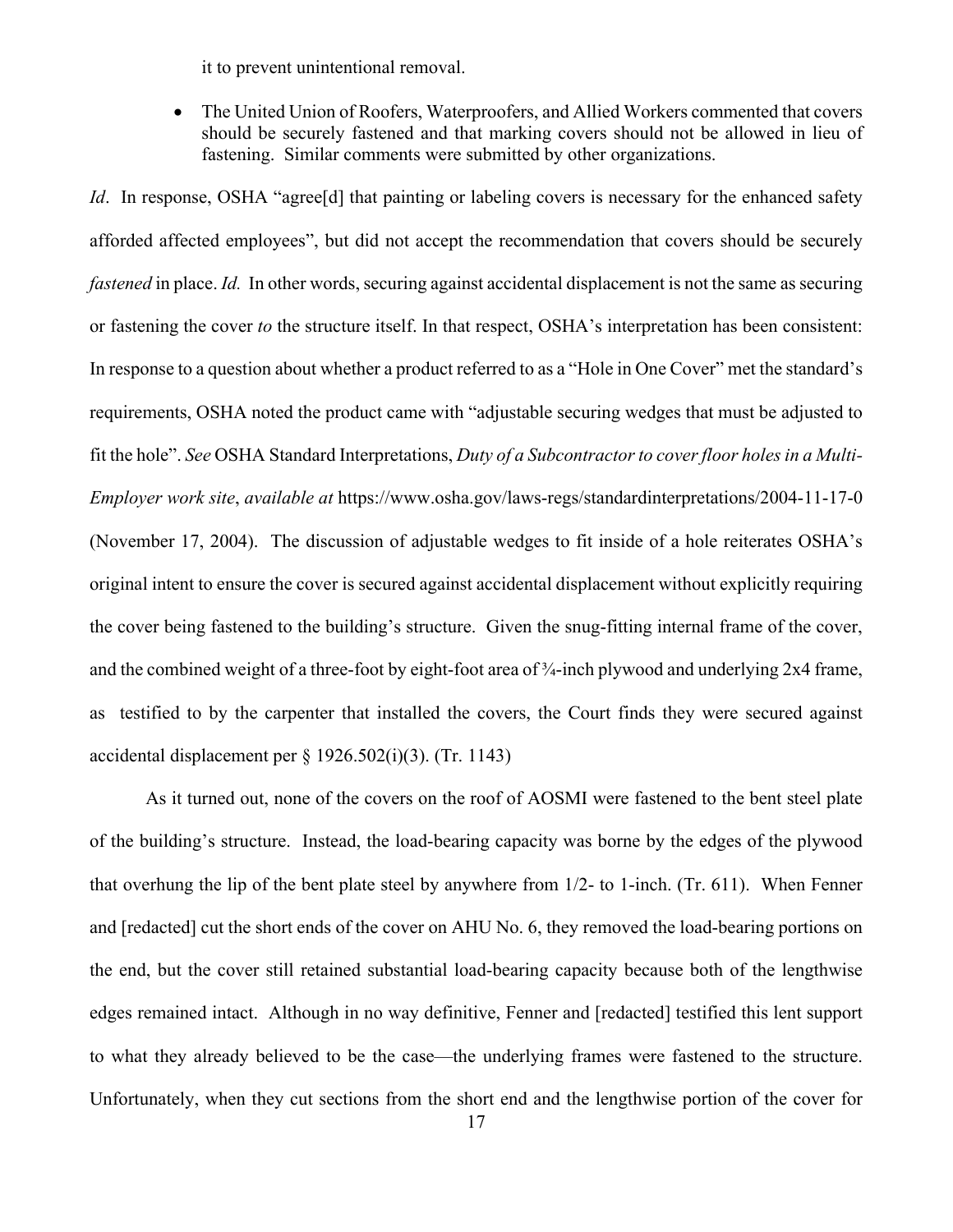AHU No. 4, they created a hinge that was otherwise unsupported from underneath. This modification rendered the cover on AHU No. 4 useless as a method of fall protection and exposed Fenner and [redacted] to a nearly three-foot by eight-foot hole that dropped 22 feet to the second floor below.

Equally problematic is Respondent's failure to ensure the employees engaged in modifying the hole cover were equipped with alternative means of fall protection. Respondent argues the removal of 1- to 2-inch strips of plywood from the edges of a cover that was purportedly fastened in place would not constitute a "modification" and, therefore, did not require back-up fall protection. The Court disagrees. First, Respondent removed enough material from both cover No. 4 and No. 6 that daylight shined through the cover to the floor below. Regardless whether any of these individual gaps constituted a sufficiently large hole for the purposes of the standard and irrespective of what Respondent's employees believed about the manner in which the cover was secured, the cover was, in reality, modified in appearance and performance. Second, nearly every one of Respondent's employees who filled out a statement after the accident opined they should have been equipped with alternative fall protection while modifying the covers, which served as the only form of fall protection against the floor hole. (Ex. C-11). Even Garcia, who was responsible for constructing the hole testified hole cover modifications should not be performed while the cover is in place without some other form of fall protection. (Tr. 1165–66).

In addition to the removal of plywood strips from the covers, the Court also finds the use of a saw on the covers while they are in place problematic in and of itself. As illustrated in many of the pictures referenced above, the Sawzall used by Fenner and [redacted] is not a precision instrument. In addition to cutting through the plywood surface of the cover, Fenner and [redacted] also cut into the underlying 2x4 framework that lay underneath the surface. In that respect, the Court finds the act of cutting into an in-place hole cover, whether secured by friction or by fasteners, exposed Fenner and [redacted] to the hazard posed by the floor hole due to the possibility that they could have inadvertently cut through the supporting framework of the hole cover. *See Fabricated Metal Prods., Inc.* 18 BNA OSHC 1072, 1074 (No. 93-1853, 1997) (to establish exposure, Secretary must show "that it is reasonably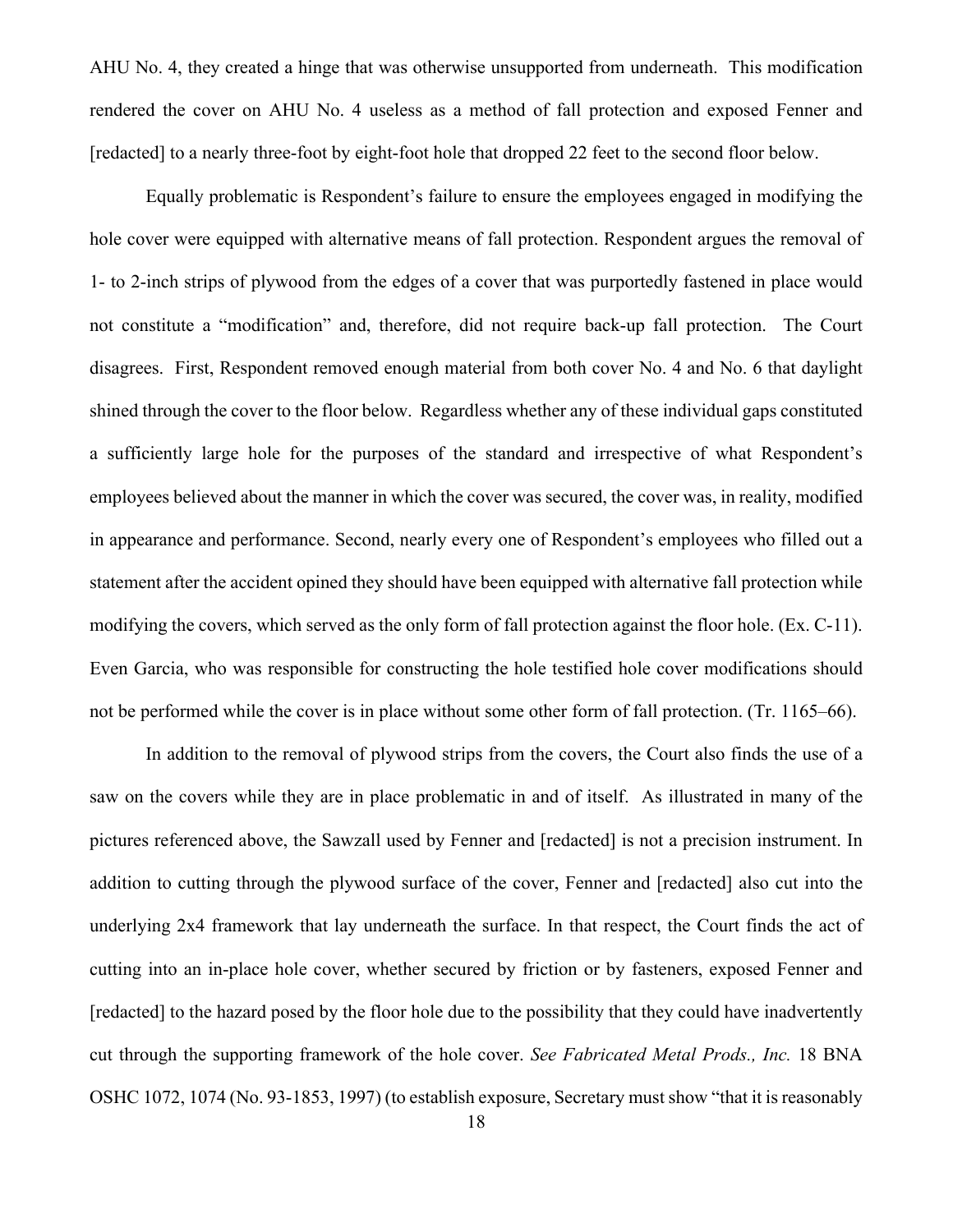predictable either by operational necessity or otherwise (including inadvertence), that employees have been, are, or will be in the zone of danger"); *see also Pete Miller, Inc.*, 19 BNA OSHC 1257 (No. 99- 947, 2000) (finding nature of work employee performed on a roof near fall hazard, even though he never got closer than 8 feet to edge, made it reasonably predictable employee would enter zone of danger). Given that [redacted] and Fenner were physically leaning on the cover while making these modifications, the Court finds their exposure to the hazard posed by the hole required additional fall protection methods.

# ii. Respondent is Both a Creating and Exposing Employer

In *Summit Contractors*, the Commission described the different types of employer liability on a multi-employer worksite as laid out in OSHA's multi-employer citation policy. *See Summit Contractors, Inc.*, 23 BNA OSHC 1196 (No. 05-0839, 2010). In this case, we are concerned with two: creating and exposing employers. *Id.* (citing OSHA Compliance Operations Manual defining a 'creating' employer as one responsible for "creating a hazard endangering employees"); *see also Southern Pan Services Co.*, 25 BNA OSHC 1081 (No. 08-0866, 2014) ("We agree with the Secretary's contention that this question is answered by long-standing Commission precedent holding that an employer whose own employees are exposed to a hazard . . . has a statutory duty to comply with a particular standard even where it did not create or control the hazard." (citing *Anning-Johnson Co.*, 4 BNA OSHC 1193, 1198–99 (No. 3694, 1976)). There is, however, one slight different in this case as opposed to other multi-employer cases: this case does not address a general contractor that exposed a subcontractor's employees to a hazard, nor does it address whether Respondent exposed employees other than his own. *See id.*, 2010 WL 3341872 at \*5. Instead, the focus of this case is whether Respondent created a hazard when its employees cut into the hole covers on the roof of the AOSMI building and, subsequently, exposed its employees to a hazard by failing to provide them with an alternative form of fall protection. In both cases, the answer is "yes".

### a. Creating Employer.

Complainant argues Respondent is a creating employer due to the fact it created a hazard when its employee cut into and modified the hole covers on the roof of Section C, therefore undermining the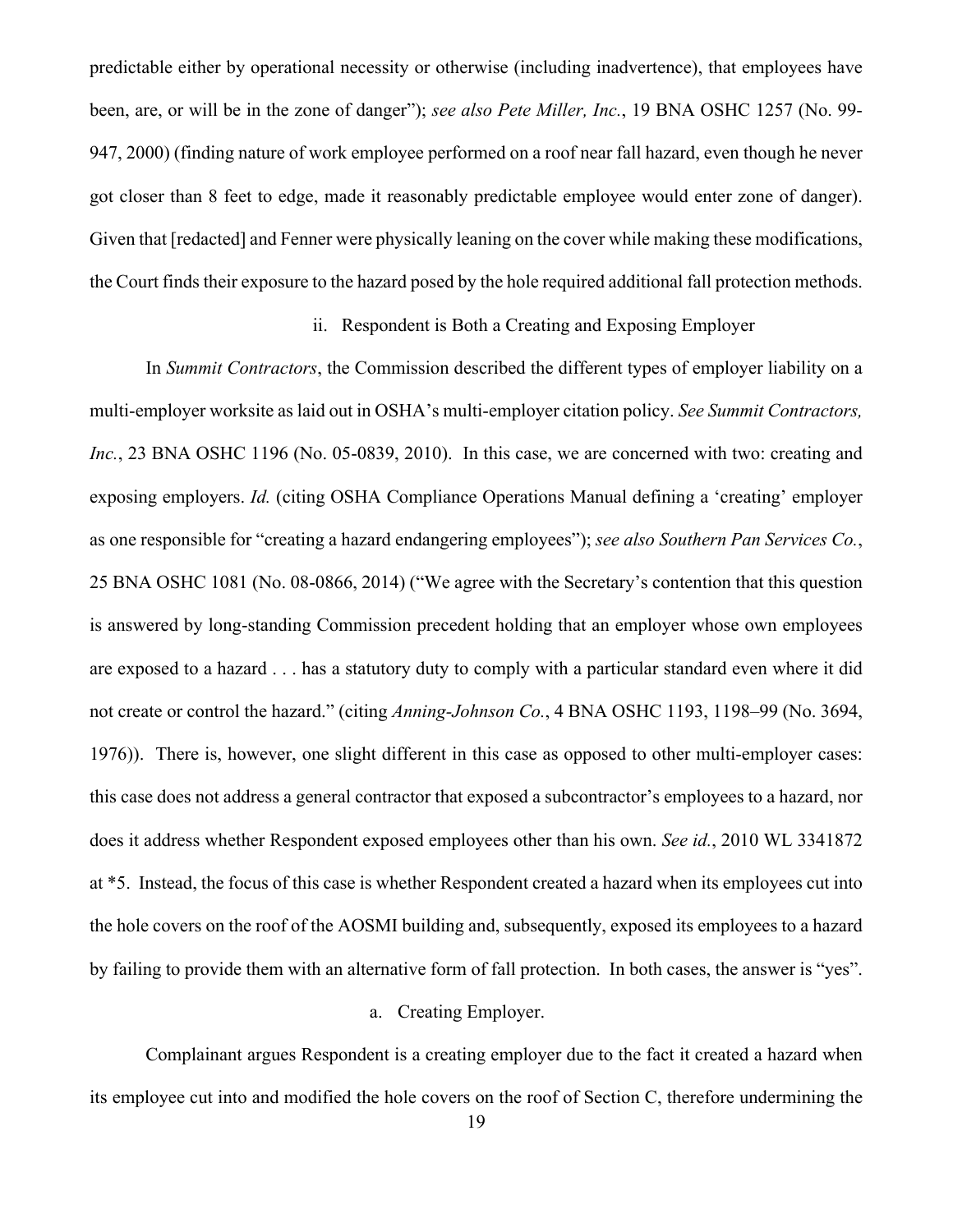integrity of the hole covers. Respondent contends it is not a creating employer, because it did not create the hazard. Instead, Respondent argues, the covers installed by LG were already deficient at the time they attempted to modify them to fit the curbs for AHU Nos. 4 and 6 because the covers were not fastened to the structure. However, as illustrated above, the regulations do not require the covers to be fastened to the structure.

Respondent argues the covers were deficient due to their inability to hold the required amount of weight. According to Garcia, he believed the covers could support 600–700 pounds. (Tr. 1160). Respondent did not put forth competent evidence to suggest this assessment was incorrect, instead only providing speculation about the cover's durability and weight capacity. As discussed at length in the preceding sections on whether Respondent violated the terms of the standard, the Court finds Respondent created a hazard. [redacted] and Fenner made cuts that ultimately removed the load-bearing portions of the hole covers without first verifying the covers were fastened to the structure of the building, as they believed. By removing the load-bearing edges of the hole covers, [redacted] and Fenner created a fall hazard.

# b. Exposing Employer

While Respondent has called into question whether the roof covers fabricated by LG met the requirements of § 1926.502(i) in the context of whether it was a creating employer, Respondent failed to proffer sufficient evidence to establish that fact.<sup>[13](#page-19-0)</sup> Irrespective of whether the covers were, in fact, faulty, Respondent was still obliged to perform a proper inspection of the hazard to which its employees were exposed. It failed to do so, and thus Respondent is also properly characterized as an exposing employer.

Even if the covers themselves were insufficient, Respondent still had an obligation to determine

<span id="page-19-0"></span><sup>&</sup>lt;sup>13</sup>. While it is Complainant's burden to establish a violation of the cited standard, Respondent is obligated to prove all facts relevant to its defense. *Hamilton Fixture*, 16 BNA OSHC 1073, 1077 (No. 88-1720, 1993) *aff'd*, 28 F.3d 1213 (6th Cir. 1994). Because Respondent claims it did not create the hazard, it is incumbent upon Respondent to show LG created it by installing faulty hole covers.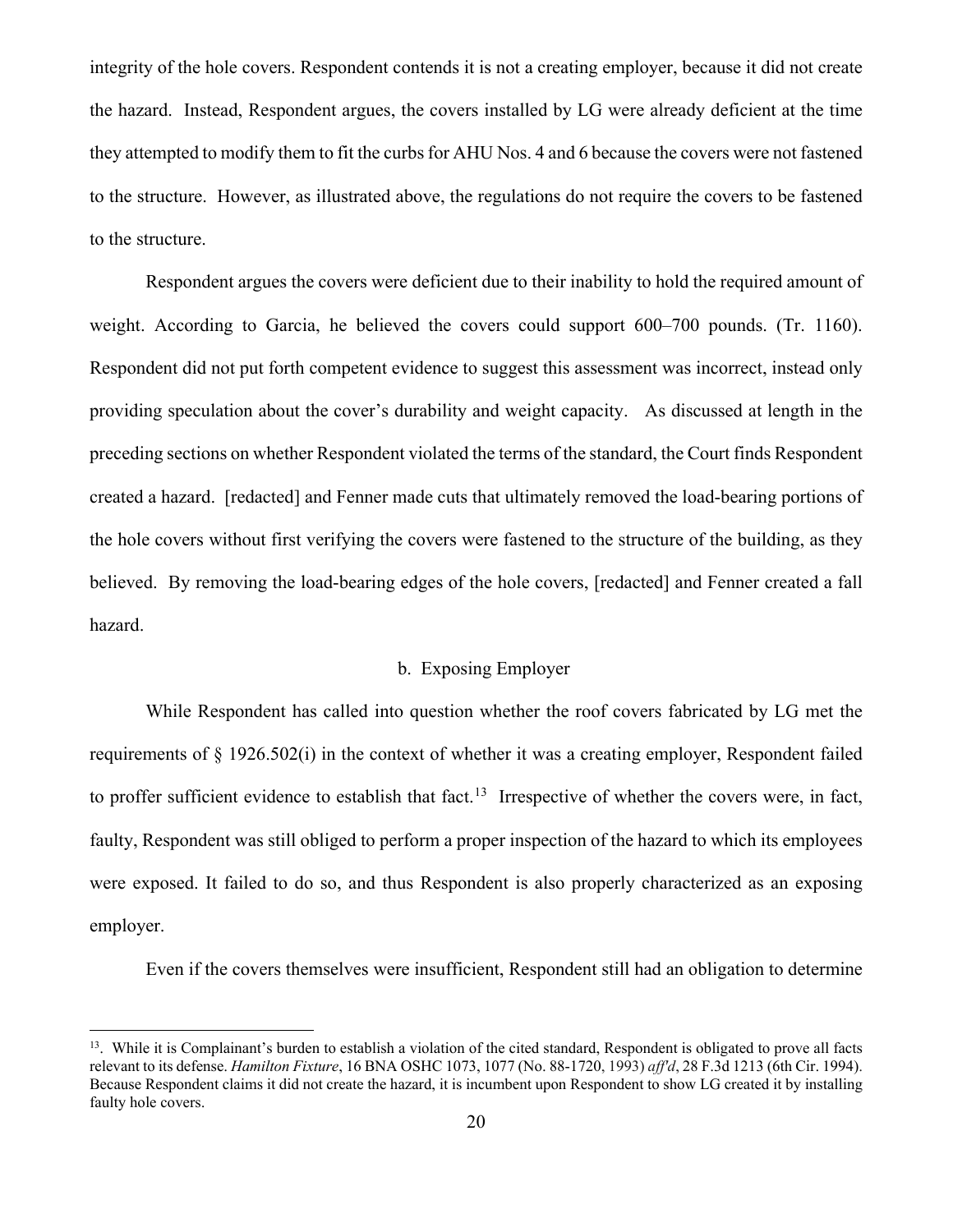their adequacy prior to placing its employees in the zone of danger created by the purportedly insufficient covers. *See Anning-Johnson*, 4 BNA OSHC at 1198–99 (exposure of a subcontractor's "employees to a condition that the employer knows or should have known to be hazardous, in light of the authority or 'control' it retains over *its own* employees, gives rise to a duty under section 5(a)(2) of the Act . . . ."). If the cover on AHU No. 4 was, indeed, as patchwork as Respondent suggests, this should have been obvious before cuts were made, and inquiries or further inspection should have been undertaken to determine its adequacy. *See, e.g., Hamilton Fixture*, 16 BNA OSHC 1073, 1993 WL 127949 at \*16 (No. 88-1720, 1993) ("Where the alleged 'violations [were] based on physical conditions and on practices . . . which were readily apparent to anyone who looked,' they 'indisputably should have been known to management.'") (citing *Simplex Time Recorder Co. v. Brock*, 766 F.2d 575, 588 (D.C. Cir. 1985)). Respondent's self-serving, hearsay testimony about what other industry representatives told Faber about friction covers does not constitute competent evidence sufficient to undermine Respondent's obligation to inquire about the manner in which the covers were installed or, at the very least, to perform an independent inspection of the covers. (Tr. 858–860). Respondent's failure to so inquire prior to modifying the covers exposed its employees to a fall hazard.

Regardless of how the Court frames Respondent's obligation, the Court finds Respondent is both a creating employer and exposing employer. Based on the foregoing, the Court finds Respondent violated the terms of the standard as both a creating and exposing employer.

### **c. Respondent's Employees Were Exposed to the Hazard**

To prove exposure, Complainant must establish under longstanding Commission precedent "that it is reasonably predictable either by operational necessity or otherwise (including inadvertence), that employees have been, are, or will be in the zone of danger." *Fabricated Metal Prods., Inc.* 18 BNA OSHC 1072, 1074 (No. 93-1853, 1997). The zone of danger is the "area surrounding the violative condition that presents the danger to employees." *Boh Bros. Constr*. Co., LLC, 24 BNA OSHC 1067, 1085 (No. 09-1072, 2013) (*citing RGM Constr. Co.*, 17 BNA OSHC 1229, 1234 (No. 91-2107,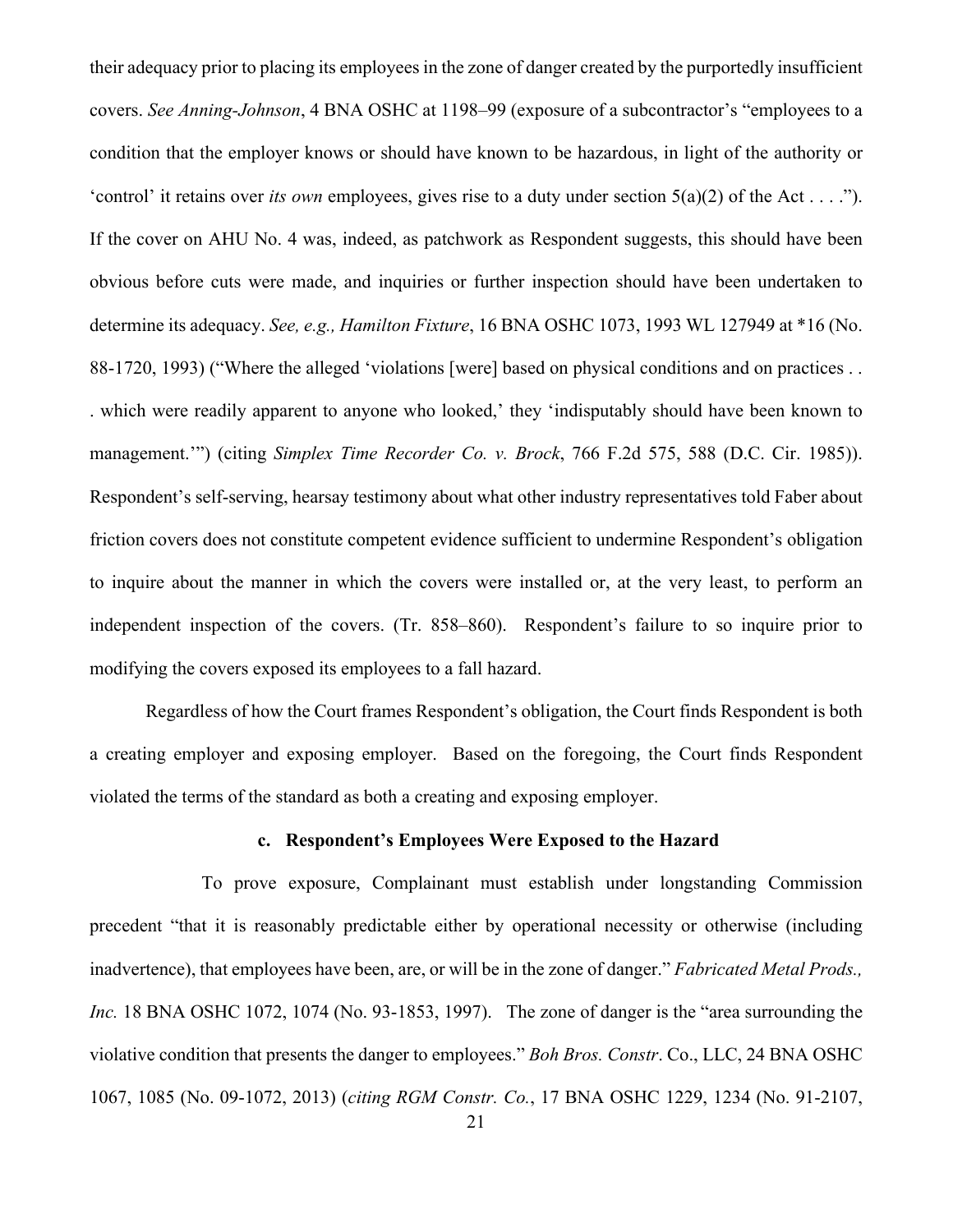1995)). The zone of danger is determined by the hazard presented by the violative condition, and is normally that area surrounding the violative condition that presents the danger to employees which the standard is intended to prevent. *RGM Construction*, Co., 17 BNA OSHC at 1234; *Gilles & Cotting, Inc*., 3 BNA OSHC at 2003.

 As discussed at length above, Respondent exposed its employees to the hazard presented by the floor hole by allowing them to make modifications to the hole cover while it was serving as a protective element without requiring those employees to wear an additional form of fall protection. By cutting away the load-bearing portions of the cover as it was in place, Respondent's employees were exposed to a fall hazard of approximately 22 feet.

As argued by Complainant, such an action is no different than making modifications to an existing guardrail or scaffold, both of which require the use of fall protection when modifying, installing, or deconstructing the same. *See, e.g.,* 29 C.F.R. § 1926.451(g) (requiring various forms of fall protection when erecting or dismantling scaffolds). Respondent contends the cuts it made on the cover were not akin to modifications to other types of fall protection systems because cuts to a "properly installed" and fastened cover do not create a hole or compromise its integrity. Respondent's argument does not hold water for a number of reasons, many of which have been recounted above: (1) § 1926.503(i) does not require hole covers to be fastened; (2) the hole covers at issue in this case were not fastened, which would have been discovered with a reasonably diligent inspection; and (3) even if the covers were fastened, [redacted] and Fenner's use of a saw on an in-place form of fall protection presented the possibility that the underlying framework could be cut and compromised, as illustrated by the cut marks on various pieces of the underlying 2x4 frame.

There is no question both [redacted] and Fenner were exposed to the fall hazard—they were working directly on the hole cover at AHU No. 4 at the time it collapsed. As for other employees' exposure to the hazard, the Court finds Complainant overestimated the number of employees exposed. As illustrated by Respondent, a full crew, representing about half of Respondent's 14 employees on site,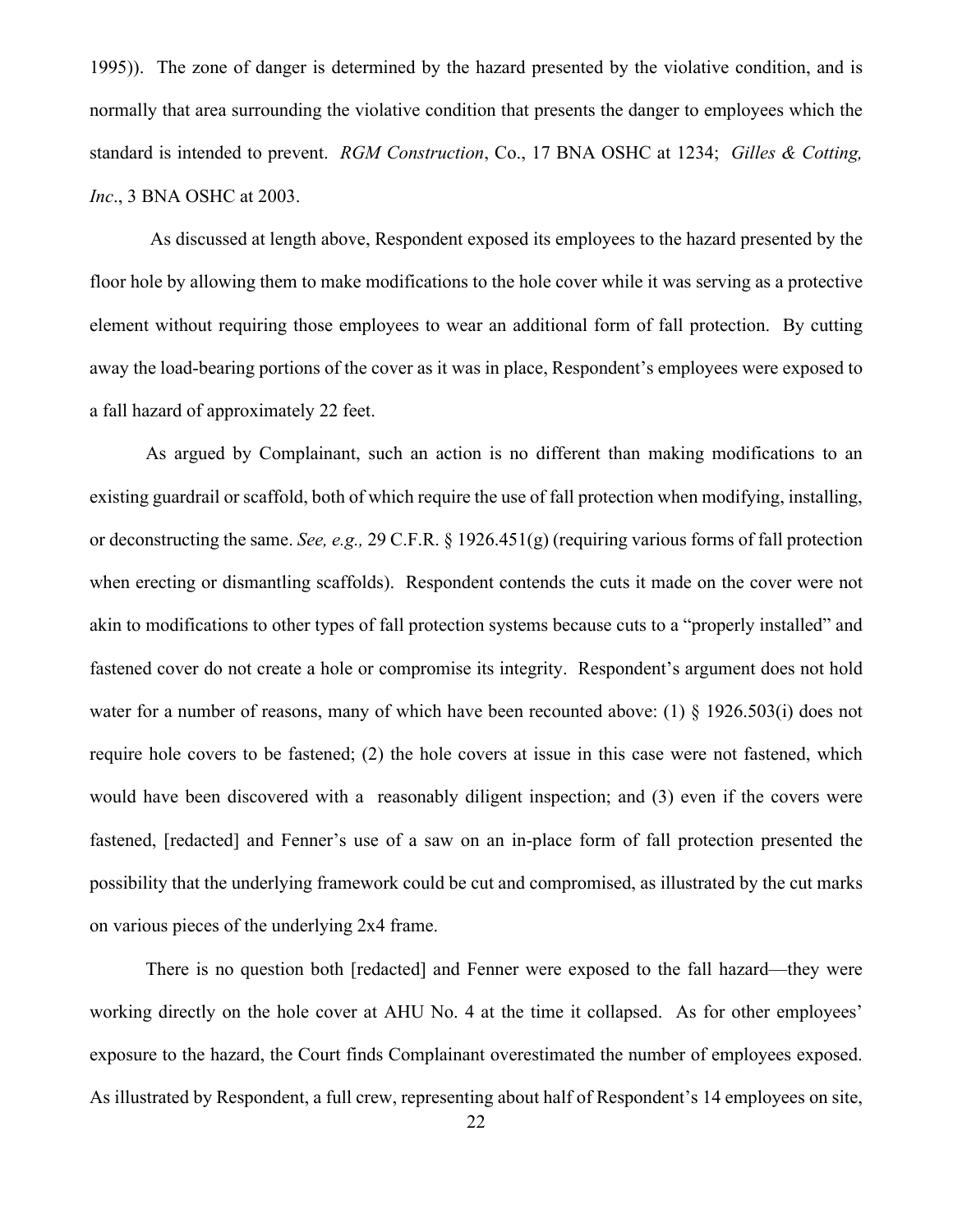left around lunchtime. (Tr. 99, 241). Thus, there were approximately 7 employees on the roof while [redacted] and Fenner were making modifications. (Tr. 240). Although the other employees were standing outside the curb while Fenner and [redacted] were cutting the hole cover, the curb did not constitute adequate fall protection because, at 39-inches tall, it is just short of the required height for guardrails. *See* 29 C.F.R. § 1926.502(b)(1). That said, the Court finds that only three additional employees—those that pulled Fenner back from falling into the hole after [redacted]—were actually exposed to the hazard. (Tr. 576). Accordingly, the Court finds five of Respondent's employees were exposed to the hazard.

### **d. Respondent Had Constructive Knowledge of the Hazard**

To prove this element of the Secretary's *prima facie* case, Complainant must show Respondent knew or, with the exercise of reasonable diligence, could have known of the violation. *Dun-Par Engineered Form Co.*, 12 BNA OSHC 1962, 1965 (No. 82-928, 1986). In other words, Complainant must show whether Respondent had actual knowledge of the violation, or whether it should be charged with constructive knowledge. The key is whether Respondent was aware of the conditions constituting a violation, not whether it understood the conditions violated the Act. *Phoenix Roofing, Inc.*, 17 BNA OSHC 1076, 1079–80 (No. 90-2148, 1995). Complainant can prove knowledge of an employer through the knowledge, actual or constructive, of its supervisory employees. *Dover Elevator Co.*, 16 BNA OSHC 1281, 1286 (No. 91-862, 1993). If a supervisor is, or should be, aware of a hazardous condition, it is reasonable to charge the employer with that knowledge. *See Mountain States Tel. & Tel. Co. v. OSHRC*, 623 F.2d 155, 158 (10th Cir. 1980).

Actual knowledge is established when a supervisor directly engages in or sees a subordinate's misconduct. *See, e.g., Secretary of Labor v. Kansas Power & Light Co.,* 5 BNA OSHC 1202, at \*3 (No. 11015, 1977) (holding because the supervisor directly saw the violative conduct without stating any objection, "his knowledge and approval of the work methods employed will be imputed to the respondent").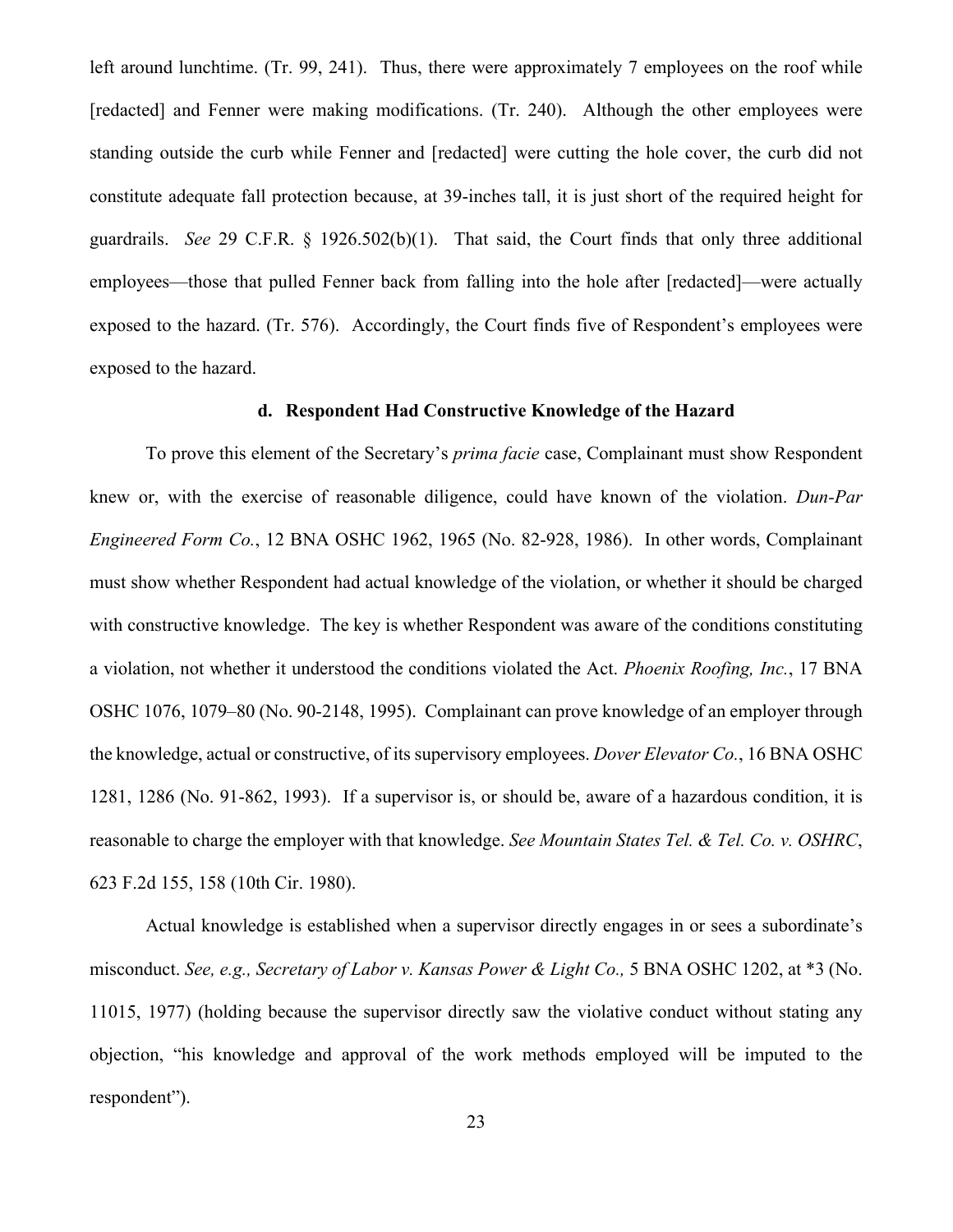Constructive knowledge, on the other hand, is established where the supervisor may not have directly seen the subordinate's misconduct, but he was in close enough proximity that he should have. *See, e.g., Hamilton Fixture,* 16 BNA OSHC at 1073 \*17–19, *aff'd,* 28 F.3rd 1213 (6th Cir. 1994). (holding that constructive knowledge was shown where the supervisor, who had just walked into the work area, was 10 feet away from the violative conduct). To establish constructive knowledge, the Secretary must prove "that the 'employer … could have known with the exercise of reasonable diligence of the conditions constituting the violation.'" *Contour Erection & Siding Sys., Inc.,* 22 BNA OSHC 1072, 1073 (No. 06-0792, 2007). Whether an employer has exercised reasonable diligence is a question of fact that "will vary with the facts of each case." *Martin v. OSHRC*, 947 F.2d 1483, 1484 (11th Cir. 1991); *see also Centex-Rooney Constr. Co.*, 16 BNA OSHC 2127, 2129 (No. 92–0851, 1994) (finding that a preponderance of the evidence established the cited employer was reasonably diligent); *Precision Concrete Constr.*, 19 BNA OSHC 1404, 1407 (No. 99-0707, 2001) (noting that Secretary has burden of identifying what reasonable diligence required).

Respondent asserts it was not aware of the conditions constituting a violation, nor should it have been aware. Specifically, Respondent contends, as recounted multiple times above, that it was unaware the hole covers on the roof of the AOSMI building were not fastened to the structure itself. Complainant contends Respondent had both actual and constructive knowledge of the violative condition; namely, (1) that Fleming, [redacted], and Fenner were aware they were modifying one form of fall the protection (the cover) without being equipped with another form of fall protection, and (2) that [redacted], Fenner, and Fleming could have discovered the covers were not fastened to the building with the exercise of reasonable diligence. The Court finds Respondent had constructive knowledge of the violation.

Respondent's employees were modifying a hole cover while it was serving as a form of fall protection without simultaneously protecting themselves with another form of fall protection. [redacted], Fenner, and Fleming were aware of this fact, as Fenner and [redacted] were doing the cutting and Fleming gave his approval to their plan of action. While this provides some support for the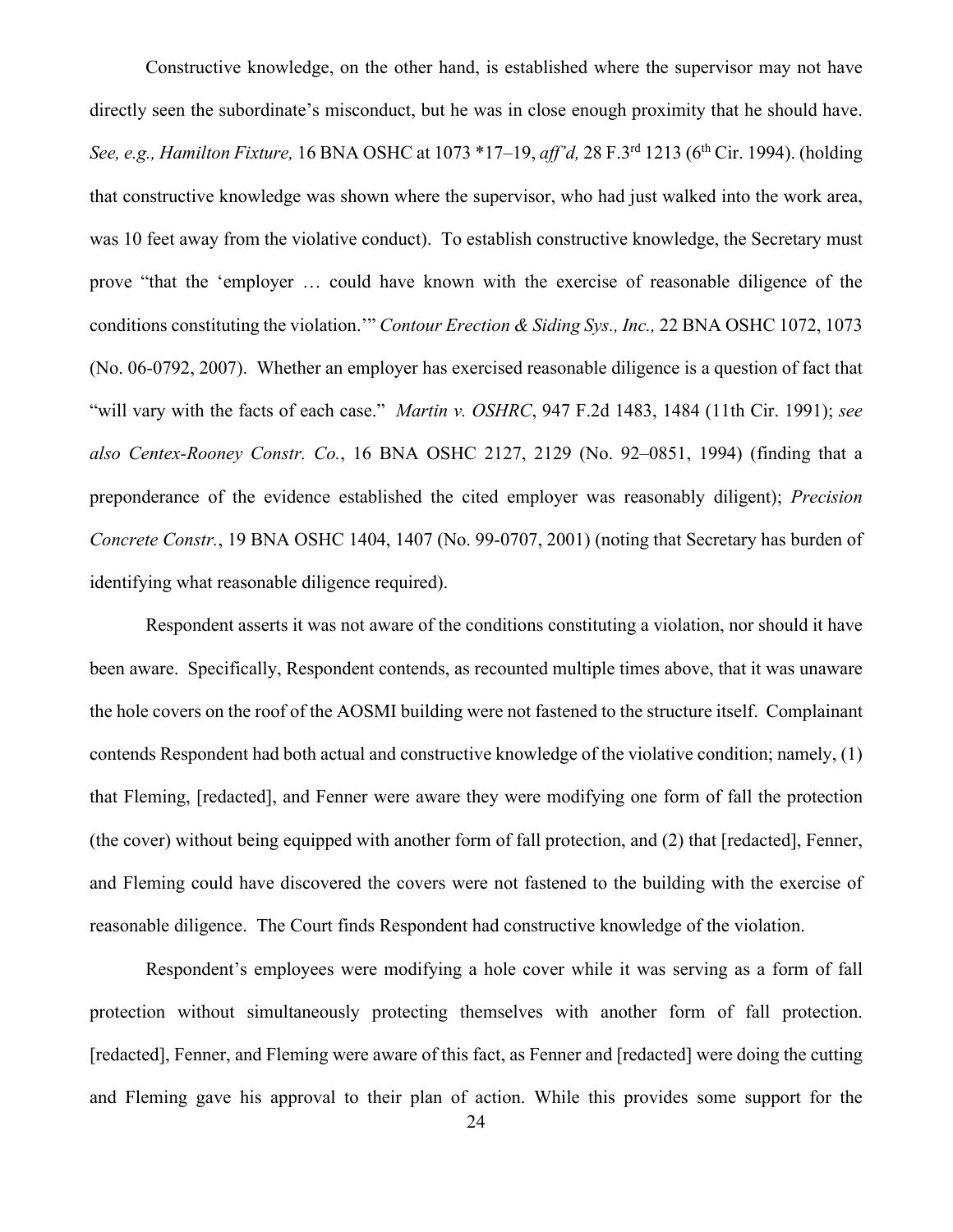proposition that Respondent had actual knowledge of the conditions giving rise to a violation, there is at least a question as to whether smaller cuts on the surface of a cover that was fastened to the structural steel would have exposed Respondent to a hazardous condition. As such, the Court finds the stronger case for knowledge lies in what Respondent could have known about the hole covers had they exercised reasonable diligence.

"[A]n employer has a general obligation to inspect its workplace for hazards." *Hamilton Fixture*, 16 BNA OSHC 1073, 1993 WL 127949 at \*16 (No. 88-1720, 1993) (citing *Automatic Sprinkler Corp. of America*, 8 BNA OSHC 1384, 1387 (No. 76-5089, 1980)). The scope of that obligation "requires a *careful and critical examination* and is not satisfied by a mere opportunity to view equipment." *Austin Comm. v. OSHRC*, 610 F.2d 200, 202 (5th Cir. 1979) (emphasis added). Some factors to assess whether an employer has exercised reasonable diligence include an employer's "obligation to inspect the work area, to anticipate hazards to which employees may be exposed, and to take measures to prevent the occurrence." *Frank Swidzinski Co.*, 9 BNA OSHC 1230, 1233 (No. 76-4627, 1981). Additionally, an employer "cannot claim lack of knowledge resulting from its own failure to make use of the sources of information readily available to it." *Wiley Organics, Inc. d/b/a Organic Tech*, 17 BNA OSHC 1586, 1597 (No. 91-3275, 1996), *aff'd* 124 F.3d 201 (6th Cir. 1997); *see also N&N Contractors, Inc.*, 18 BNA OSHC 2121 (No. 96-0606, 2000) ("Reasonable diligence implies effort, attention, and action; not mere reliance upon another to make violations known.").

As it turns out, Respondent had all the information it could have possibly needed right at its fingertips, or at least very close by. First, [redacted], Fenner, and Fleming all testified they did not seek out LG to find out how the covers had been installed, nor did they seek permission to make modifications to the covers. (Tr. 529–30, 565, 629–30, 715–16). This is so even though representatives from LG had previously been on the roof and were at the AOSMI site at the time Respondent was preparing to install the curbs. In fact, Garcia, the carpenter that fabricated the covers, was at the worksite that day, and could have told Fenner, [redacted], or Fleming how the covers were installed. *See,e.g.*, *Wiley Organics, Inc.*,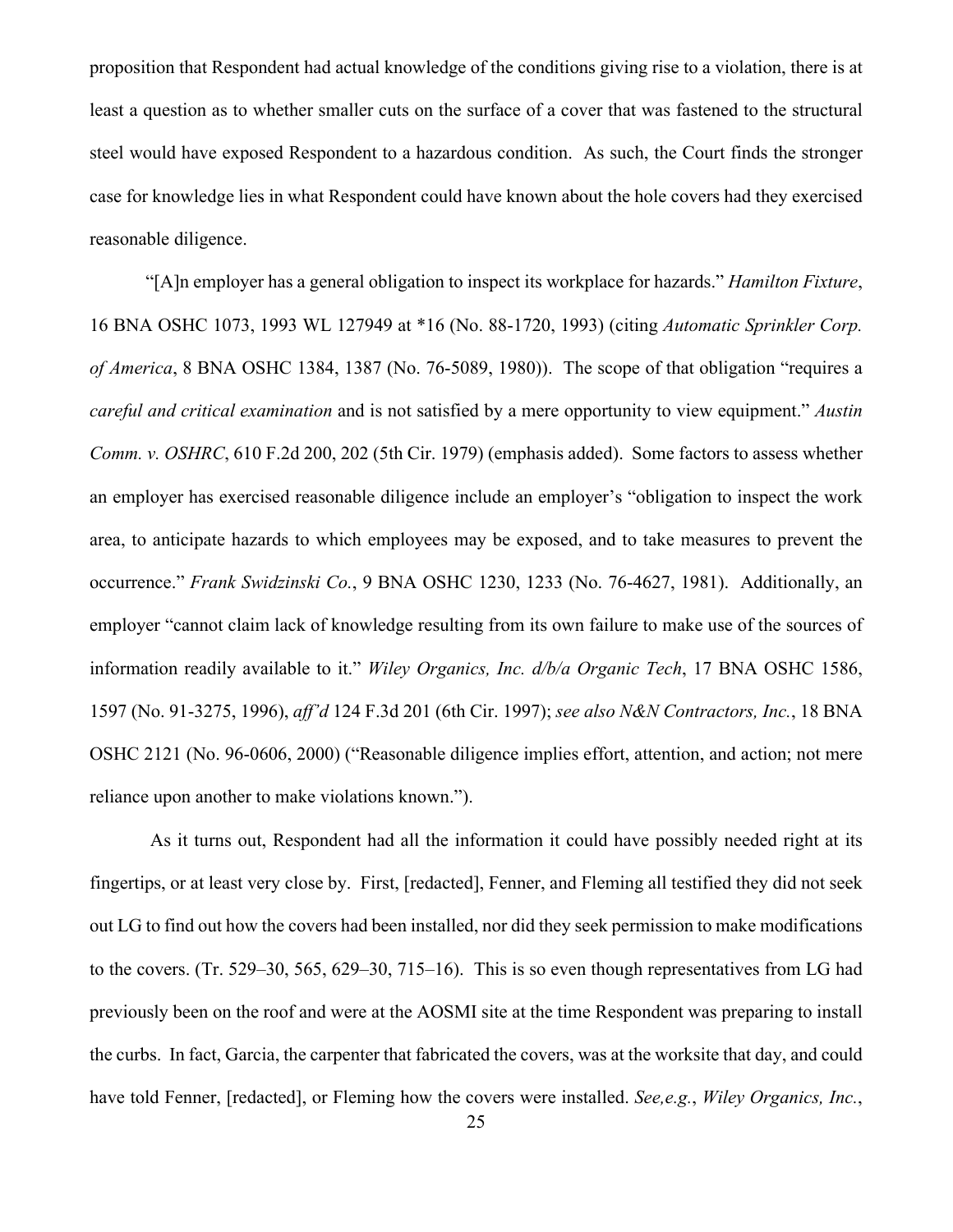17 BNA OSHC at 1597, *supra*. Second, at best, [redacted] and Fenner performed a surface-level, visual inspection prior to cutting into the cover. According to Fenner, they performed an inspection of the cover from above; however, his testimony suggests this inspection did not occur until they removed portions of the plywood, which revealed the underlying 2x4 frame. (Tr. 581). Even then, however, it was only the presence of the frame that led Fenner to believe it was fastened to the structure; there was nothing about the frame itself or his inspection of it to support his belief. (Tr. 581). According to [redacted], they inspected the first cover they altered—AHU No. 6—but did not go down to the second floor to verify what they believed to be the case. (Tr. 630). Perhaps more problematic was the testimony of Fleming, the supervising foreman to whom Fenner communicated the plan to alter the covers. Fleming was stationed on the second floor just below the covers and had a scissor lift at his disposal. (Tr. 685–86, 717–18). He testified he did not perform an inspection of the covers, nor did he believe he was obligated to perform an inspection of the covers before alterations were made *even though the covers were installed by someone else.* (Tr. 704). He admitted this even though he also recognized his own obligation to inspect the area where his employees were working prior to work beginning in that area. (Tr. 706). Instead, he stated he just "expected" the covers were installed correctly. (Tr. 706). Third, even though Garcia testified the covers would not easily be moved, the frame was not fastened to anything— Respondent's employees likely could have lifted up on the cover itself to ensure it was, in fact, fastened to the steel plate.

Respondent proffered a few reasons why its belief the covers were fastened to the structure were reasonable, none of which persuade the Court to find Respondent exercised reasonable diligence in inspecting them prior to making modifications. Respondent's safety manager, Faber, provided hearsay testimony that no one he spoke to, either internally or in the industry, had heard of a friction cover. First, this was not entirely true, as Fenner testified he had heard of friction covers, albeit used in a different context with smaller holes. (Tr. 601–602). Second, as discussed at length above, the § 1926.502(i) does not require covers to be fastened to the structure. Indeed, as discussed by Bristol Steel in the preamble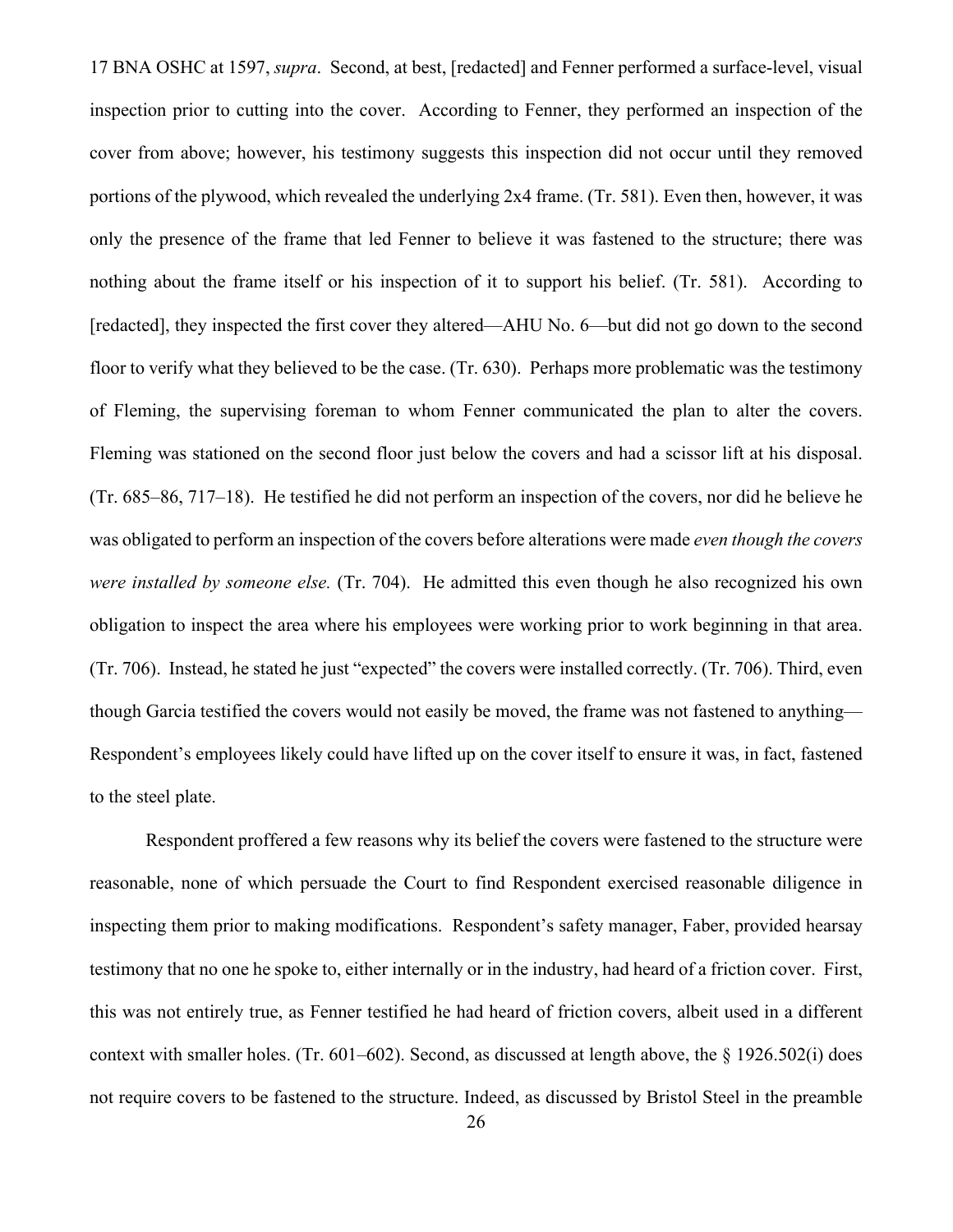to the Final Rule, there are circumstances where the use of such fasteners is unacceptable due to the potential damage to structural components. Thus, there may be circumstances where the use of fasteners would be inappropriate. This last point is important, as reasonable diligence depends on the circumstances surrounding the hazard and the work being performed, which leads to a separate, yet related, point.

This is not a situation where Respondent was simply relying on the adequacy of a hole cover to meet the minimum criteria for supporting the weight of men and materials as they worked in its vicinity. Under such circumstances, perhaps only a visual verification of the hole cover, i.e., ensuring it was in place, would be sufficient. In this case, however, Respondent was physically modifying the cover while it served as fall protection based on little more than an assumption about the manner in which it was secured against accidental displacement. Reasonable diligence under the circumstances required more than merely looking at the cover before deciding to cut into it. *See,e.g., Prestressed Systems, Inc.*, 9 BNA OSHC 1864 (No. 16147, 1981) (finding employer's failure to discover latent defect, whether because it failed to inspect or performed an inadequate inspection, illustrated a lack of reasonable diligence). Indeed, even if the Court were to accept Respondent's arguments that other covers on the second floor had been fastened to the structure of the building prior to [redacted]'s fall, the Court would note two important details about the covers on the second floor illustrated in Exhibit No. R-12. First, the 2x4 framework for those covers is positioned on the surface of the floor, not underneath. (R-12 at 24–26). Second, from simple observation, one can see the plywood and 2x4s are bolted into the floor with tapcon screws (or the like). The covers on the second floor were different in appearance and orientation and provide no basis to indicate the covers on the roof were similarly fastened, once again highlighting the importance of context to the exercise of reasonable diligence.

Constructive knowledge, just like actual knowledge, can be imputed to the employer through the knowledge of its supervisory employees. *Dover Elevator Co.*, 16 BNA OSHC 1281, 1286 (No. 91-862, 1993). If a supervisor is, or should be, aware of a hazardous condition, it is reasonable to charge the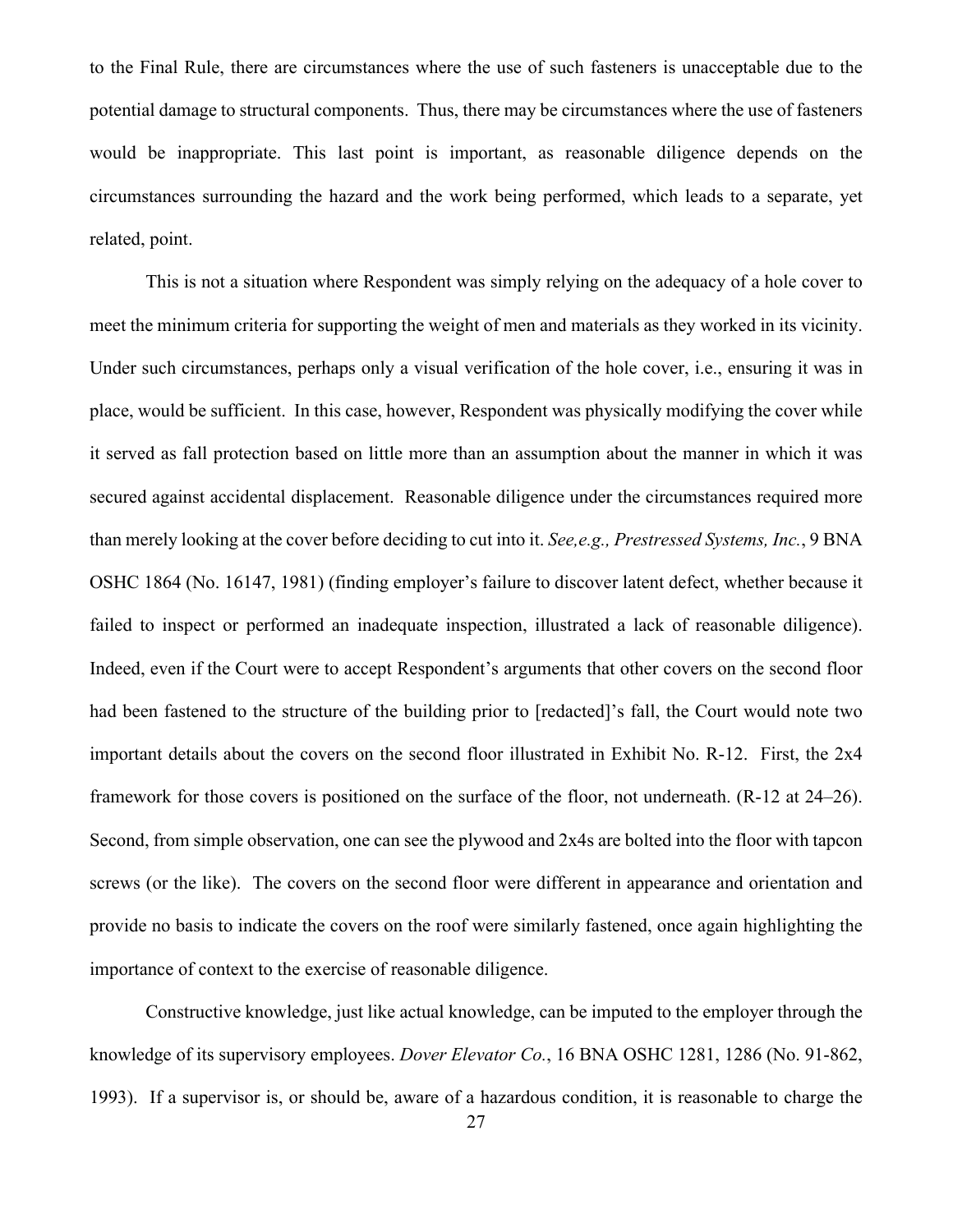employer with that knowledge. *See Mountain States Tel. & Tel. Co. v. OSHRC*, 623 F.2d 155, 158 (10th Cir. 1980). Both [redacted] and Fleming were foremen for the AOSMI project. (Tr. 625, 695). As such, the Court finds it appropriate to impute their knowledge of the hazard to Respondent.

Accordingly, the Court finds Complainant proved Respondent had constructive knowledge of the condition because Respondent failed to exercise reasonable diligence in its inspection of the hole covers prior to making modifications to them.

### **e. The Citation is Properly Classified as Serious.**

The Court finds the violation was serious within the meaning of section 17(k) of the Act. If the possible injury addressed by a regulation is death or serious physical harm, a violation of the regulation is serious. *Mosser Construction*, 23 BNA 1044, 1047 (No. 08-0631, 2010); *Dec-Tam Corp.*, 15 BNA 2072, 2077 (No. 88-523, 1993). Unfortunately, the facts of this case illustrate quite clearly how serious the violation of the standard was—[redacted] suffered a serious head injury and multiple fractures as a result of his 22-foot fall from the roof to the second floor. (Tr. 645). That said, irrespective of [redacted]'s injuries, the Court finds the hazard presented by the hole in the roof exposed Respondent's employees to the possibility of serious injuries, as well as death, as a result of a 22-foot fall. Therefore, Citation 1, Item 1 will be AFFIRMED as a serious violation of the Act.

## **V. Respondent Failed to Brief any Affirmative Defense**

Respondent asserted multiple affirmative defenses in its Answer to the Complaint; however, it did not pursue any of those defenses in its post-trial brief. As noted in the Court's Briefing Order, "Issues not briefed will be deemed abandoned." *See Georgia-Pacific Corp.*, 15 BNA OSHC 1127, 1130 (No. 89-2713, 1991). Accordingly, the Court finds Respondent has abandoned its proffered affirmative defenses.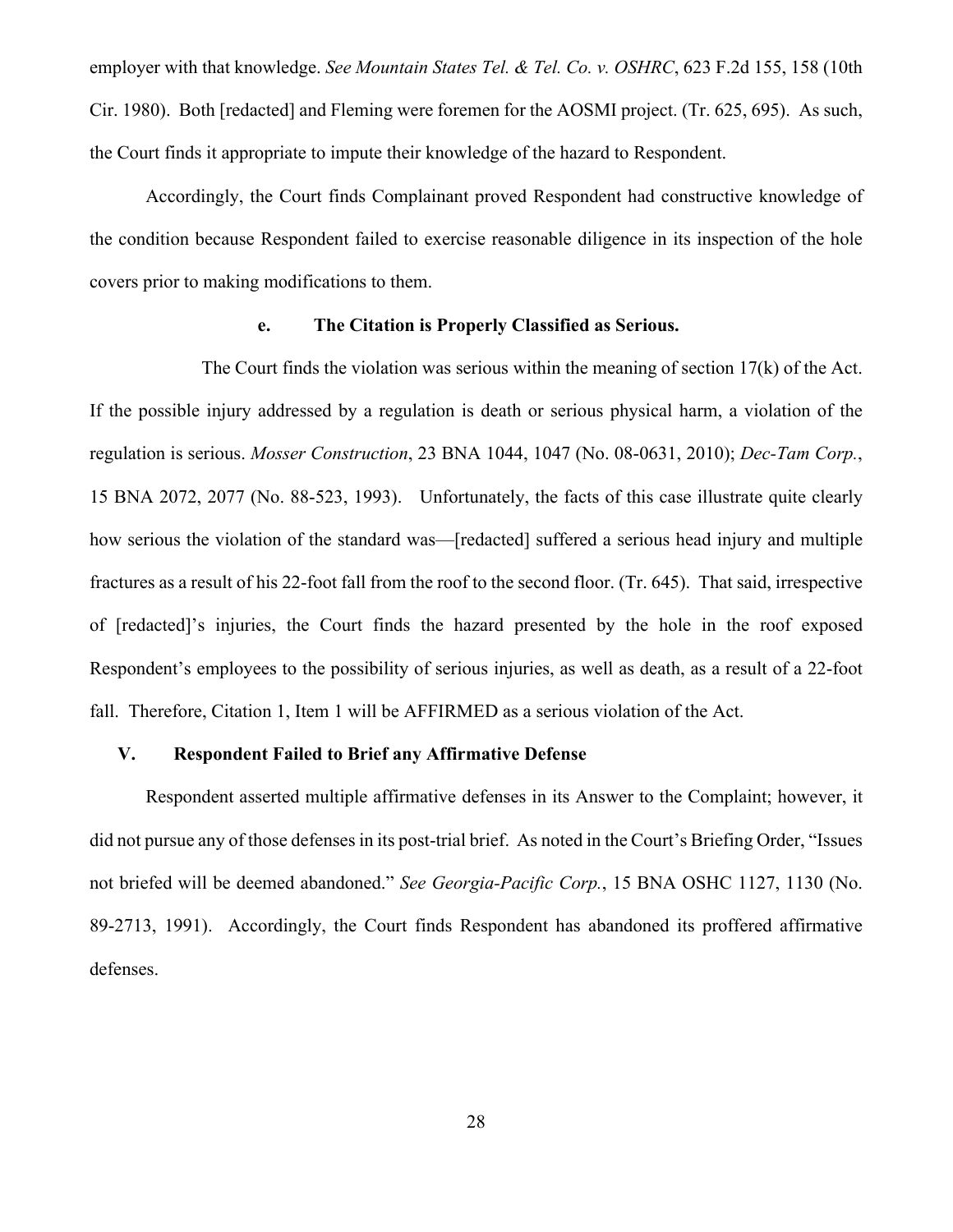#### **VI. Penalty**

Under the Act, Complainant has the authority to propose a penalty according to Section 17 of the Act. *See* 29 U.S.C. §§ 659(a), 666. The amount proposed, however, merely becomes advisory when an employer timely contests the matter. *Brennan v. OSHRC*, 487 F.2d 438, 441–42 (8th Cir. 1973); *Revoli Constr. Co.*, 19 BNA OSHC 1682, 1686 n. 5 (No. 00-0315, 2001). Ultimately, it is the province of the Commission to "assess all civil penalties provided in [Section 17]", which it determines *de novo*. 29 U.S.C. § 666(j); *see also Valdak Corp.*, 17 BNA OSHC 1135 (No. 93-0239, 1995).

"Regarding penalty, the Act requires that "due consideration" be given to the employer's size, the gravity of the violation, the good faith of the employer, and any prior history of violations." *Briones Util. Co.*, 26 BNA OSHC 1218, 1222 (No. 10-1372, 2016) (*citing* 29 U.S.C. § 666(j). These factors are not necessarily accorded equal weight. *J.A. Jones Constr.*, 15 BNA OSHC 2201, 2216 (No. 87-2059, 1993) (*citation omitted*). Rather, the Commission assigns the weight that is reasonable under the circumstances. *Eric K. Ho,* 20 BNA OSHC 1361, 1379 (No. 98-1645, 2003) (Consol.), *aff'd sub nom.*, *Chao v. OSHRC*, 401 F.3d 355 (5th Cir. 2005). It is the Secretary's burden to introduce evidence bearing on the factors and explain how he arrived at the penalty he proposed. *Valdak Corp*., 17 BNA OSHC at 1138. "The gravity of the violation is the 'principal factor in a penalty determination. Assessing gravity involves considering: (1) the number of employees exposed to the hazard; (2) the duration of exposure; (3) whether any precautions have been taken against injury; (4) the degree of probability that an accident would occur; and (5) the likelihood of injury. *See, e.g.*, *Capform, Inc.*, 19 BNA OSHC 1374, 1378 (No. 99-0322, 2001), *aff'd*, 34 F. Appx. 152 (5th Cir. 2002) (unpublished).

Complainant proposed a gravity-based penalty of \$7,068 for Citation 1, Item 1. For the most part, the Court agrees with Complainant's various assessments as they relate to the penalty assessed. Complainant determined the hazard was of moderate gravity—even though the severity of injuries resulting from exposure to the hazard was significant, the likelihood of those injuries occurring was moderate due to the fact that Respondent spent a short period of time actually working on the hole covers.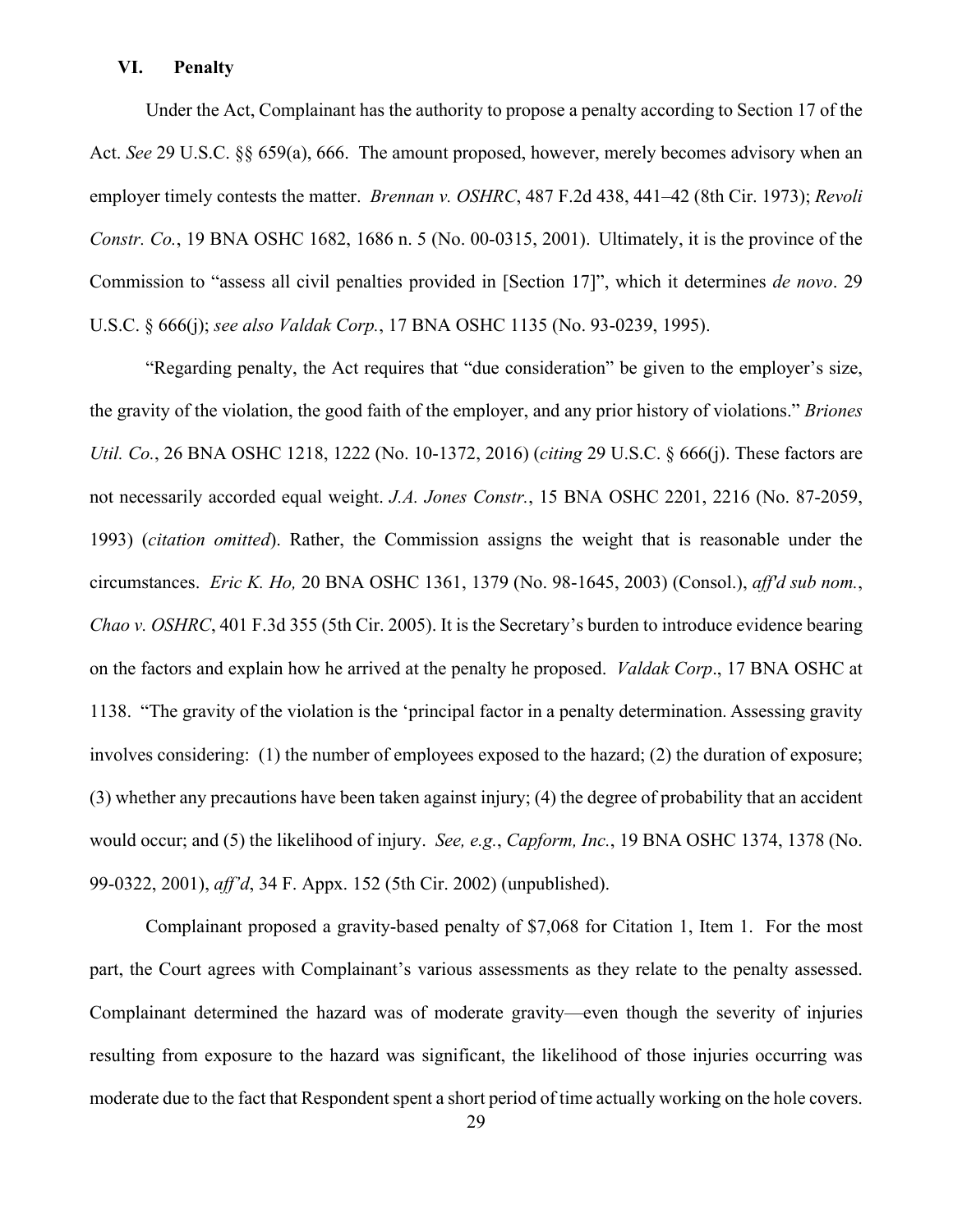(Tr. 184–185). The Court agrees. Complainant also awarded a 15% reduction to its assessed penalty based on Respondent's otherwise thorough and well-designed safety and health program, albeit one that was not carefully executed under the circumstances. Although Complainant does not award a discount for history if an employer does not have any inspections in the previous five years, the Court finds an additional discount is warranted under the circumstances. According to Faber, Respondent dropped its incident rate substantially over the course of his tenure with the company and has implemented innovative methods by which to ensure appropriate training has been provided to its employees and reduce safety incidents. (Tr. 830–31, 849–50). As such, the Court finds an additional reduction of 20% is appropriate and assesses a penalty of \$5,655.

#### **ORDER**

The foregoing Decision constitutes the Findings of Fact and Conclusions of Law in accordance with Rule 52(a) of the Federal Rules of Civil Procedure. Based upon the foregoing Findings of Fact and Conclusions of Law, it is ORDERED that:

1. Citation 1, Item 1 is AFFIRMED as serious, and a penalty of \$5,655 is ASSESSED.

SO ORDERED.

/s *Patrick B. Augustine*

Patrick B. Augustine Judge, OSHRC

Date: March 30, 2020 Denver, Colorado